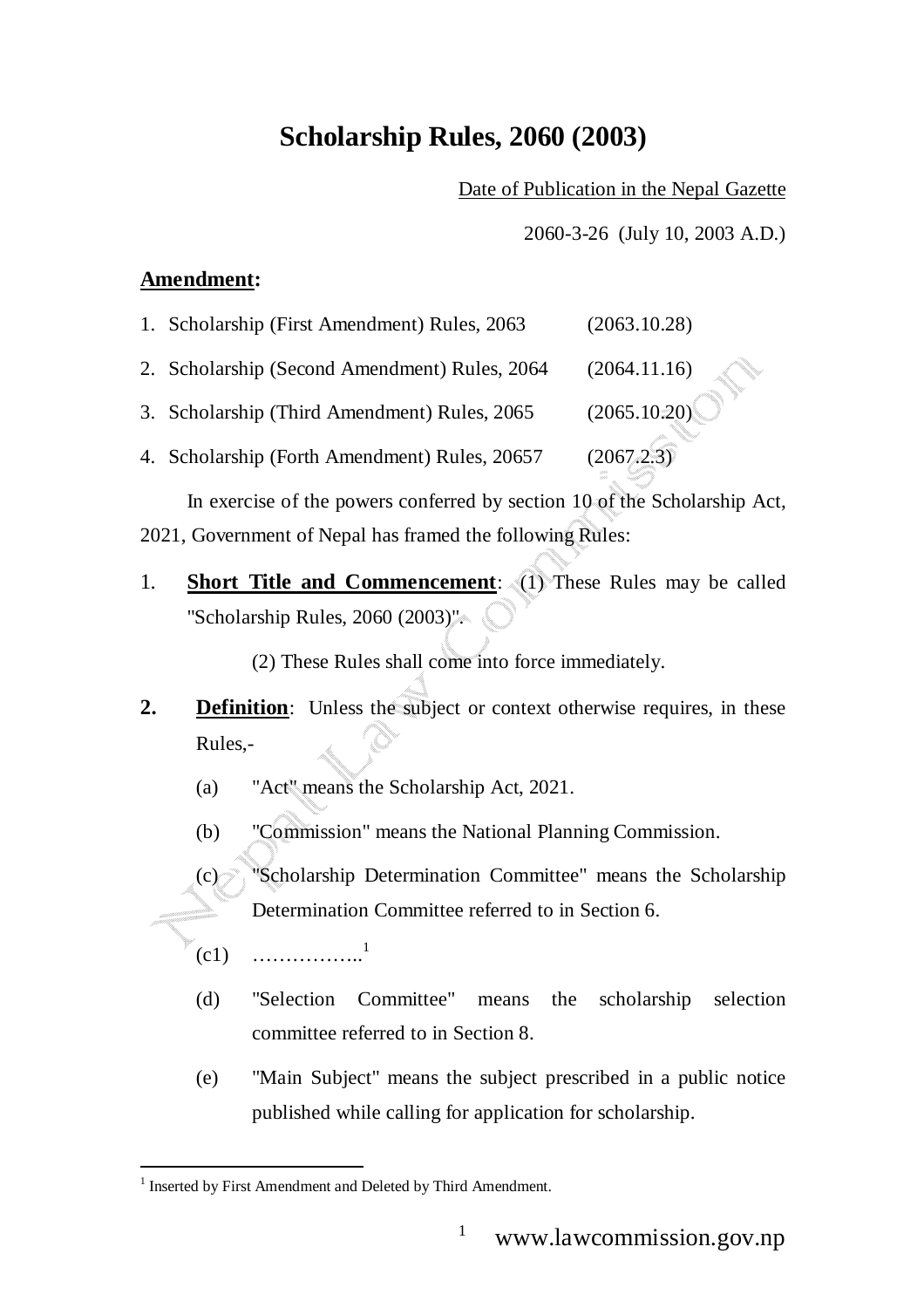- (f) "Examination" means the examination conducted for selection of candidates for awarding scholarship.
- (g) "Costs Determination Committee" means the Cost Determination Committee referred to in Rule 25.
- 3. **Subject of Scholarship to be Approved** : (1) The Commission shall request every year to the concerned ministries and bodies of Government of Nepal to send within certain time frame, details as to various types, levels or standard of scholarship to be demanded from foreign governments or organizations.

(2) Upon receipt of the demand pursuant to Sub-rule (1), the concerned ministry or body shall forward the letter to the Commission having demanded for scholarship within the prescribed time-frame.

(3) In respect of the demand received to it pursuant to Sub-rule (2), the commission shall approve subject of scholarship having analyzed on the basis of human resources that may be required as per national plans.

(4) Upon approval of subject pursuant to Sub-rule (3), the commission shall forward the concerned Ministry/body details as to the subjects of scholarship approved, appropriate country for study or training, duration, level and number of trainings and the method of selection of candidates either through open competition or departmental competition.

 (5) Out of the subjects approved pursuant to Sub-rule (3), the subjects having or not having provision of training or study in the country shall be sorted out and only with regard to the subject in which there is no provision of training or study or with regard to which there are not adequate quantity of such facilities, necessary actions shall be taken by the ministry or body to make available scholarship.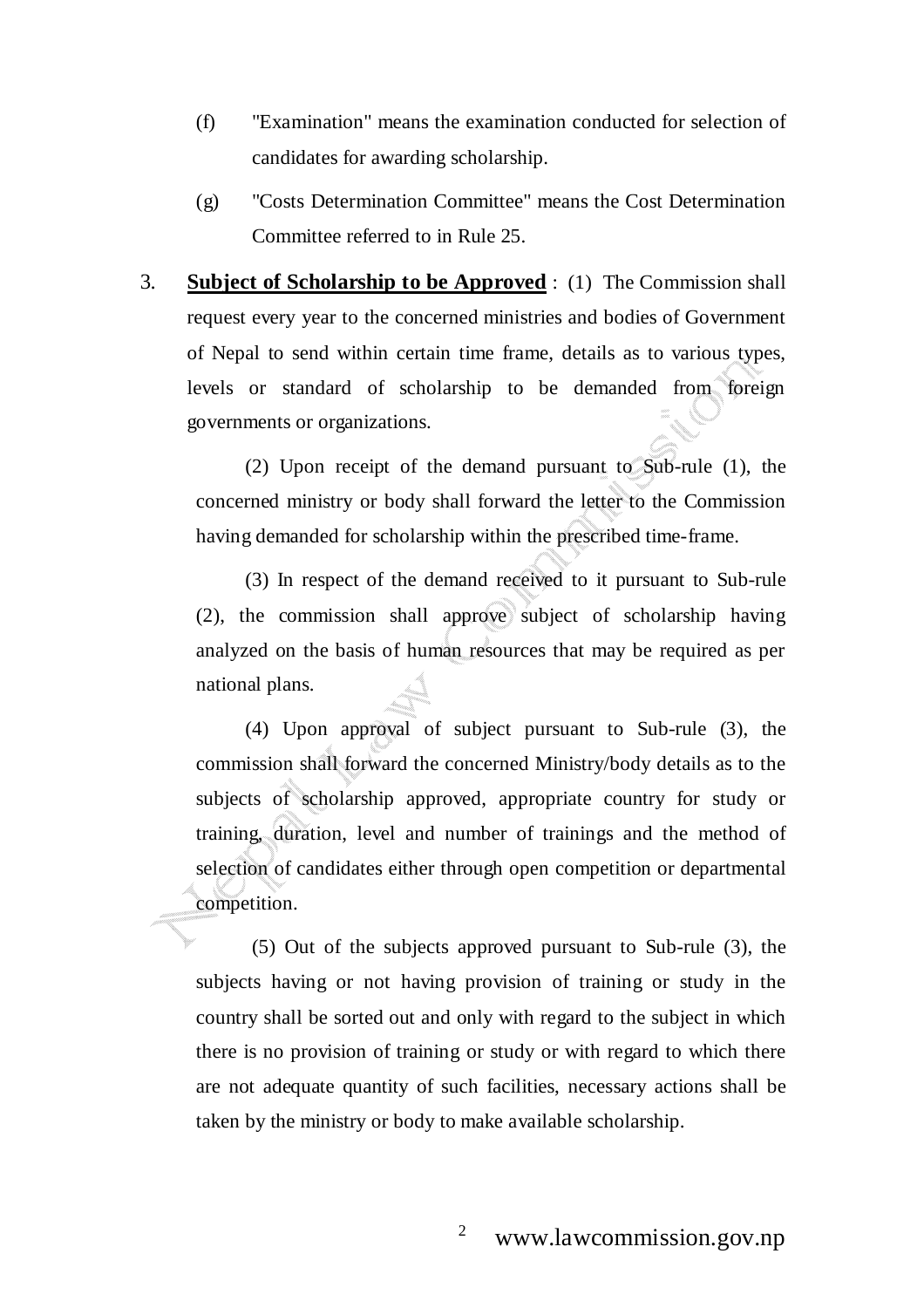**4. Provisions Relating to Subject Approval of Scholarship Received Earlier:** (1) If a scholarship is received from a foreign government or any organization on any subject prior to the demand of scholarship from any Ministry or body of Government of Nepal and if such scholarship is according to the national plan, the commission shall approve the subject of such scholarship and forward to the concerned Ministry or body suggesting on what basis it would be better to select candidates-either through open competition or through departmental competition.

 (2) Notwithstanding anything contained in Sub-rule (1), if a scholarship received from foreign government or any agency to any specific person or if such scholarship is received on individual request with any foreign government or organization, no action shall be taken on such scholarship.

- 5. **Not to Send on Scholarship for Subject not Approved** : Except as provided for in Rules 3 or 4, no scholarship having no subject approval from the commission shall be accepted or any person shall be sent on such scholarship.
- **6.** Scholarship Determination Committee: (1) There shall be a Scholarship Policy Determination Committee comprising of the following members in order to determine policies of making coordination and management in matters relating to scholarship:–

| (a) | Minister or State Minister of<br>Education          | -Chairperson |
|-----|-----------------------------------------------------|--------------|
| (b) | Member of the Commission<br>looking after education | -Member      |
| (c) | Ministry of –Member<br>Secretary,<br>Education      |              |

<sup>3</sup> www.lawcommission.gov.np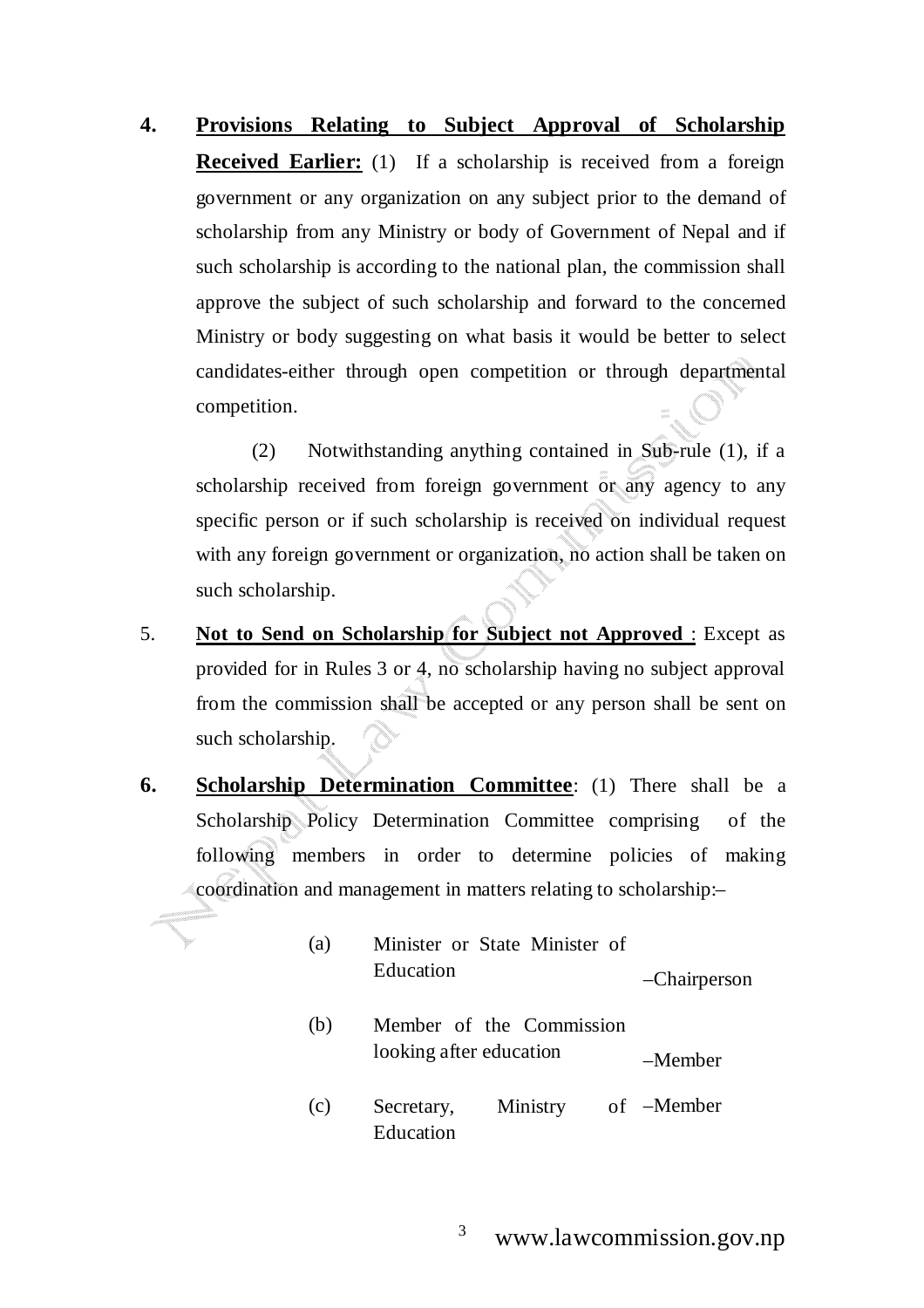- $^{2}$ (d) Representative (Gazetted First Class), Ministry of Finance –Member
- $3(e)$ (e) Representative (Gazetted First –Member class), Ministry of Foreign Affairs
- $^{4}(f)$ (f) Chief, Curriculum Development Centre, Tribhuwan Universities –Member
- $<sup>5</sup>(g)$ </sup> Joint Secretary, Higher Education and Educational Administration Division, Ministry of Education –Member **Secretary**
- $(2)$  …………………

(3) The Scholarship Determination Committee, if it deems necessary, invite any expert of the concerned field at a meeting of the committee.

(4) Procedures relating to meetings of Scholarship Determination Committee shall be as determined by the committee itself.

- **7. Functions, Duties and Powers of Scholarship Determination Committee**: (1) The functions, duties and powers of the Scholarship Determination Committee shall be as follows :–
	- (a) To formulate policies with regard to granting scholarship,
	- (b) To take necessary actions for getting scholarship,
	- (c) To maintain coordination amongst various bodies to provide scholarship,

<sup>2</sup> Amended by First Amendment.

<sup>&</sup>lt;sup>3</sup> Amended by First Amendment.

<sup>4</sup> Amended by First Amendment.

<sup>5</sup> Amended by First Amendment.

<sup>6</sup> Deleted by First Amendment.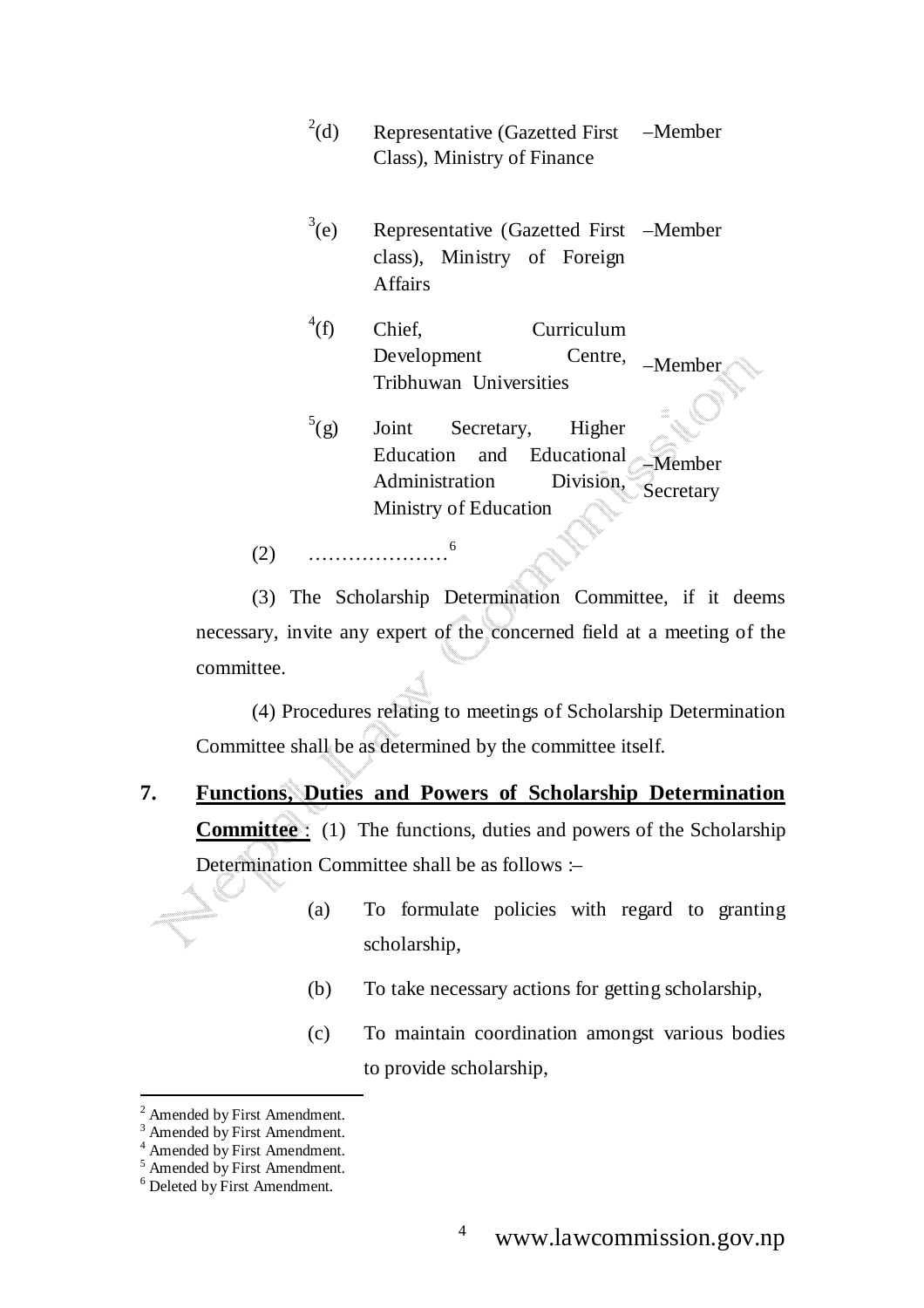- $^7$ (d) To formulate policies for reserving scholarship pursuant to Rules 10A.
- (e) To enforce code of conduct relating to examinations,
- (f) To carryout or cause to carry out other necessary functions relating to scholarship.
- 8. **Scholarship Selection Committee**: (1) There shall be a Scholarship Selection Committee comprising of the following members for selecting scholarship by an open competition.
	- (a) Joint Secretary (<sup>8</sup>Higher Education and Educational Administration Division) Ministry of Education –Chairperson
	- (b) Three experts nominated by Ministry of Education  $\blacksquare$
	- (c) Under Secretary (Scholarship Section) Ministry of Education -Member

(2) For being a member referred to in Clause (b) of Sub-rule (1), the person shall have the experience of at least Fifteen years in any university or a body thereunder in teaching or research.

(3) The tenure of office of the members nominated pursuant to Sub-rule (1) shall be of Two years.

(4) The Scholarship Selection Committee may, if it deems necessary, invite any expert of the concerned field at a meeting of the committee.

<sup>7</sup> Amended by Third Amendment.

<sup>8</sup> Amended by First Amendment.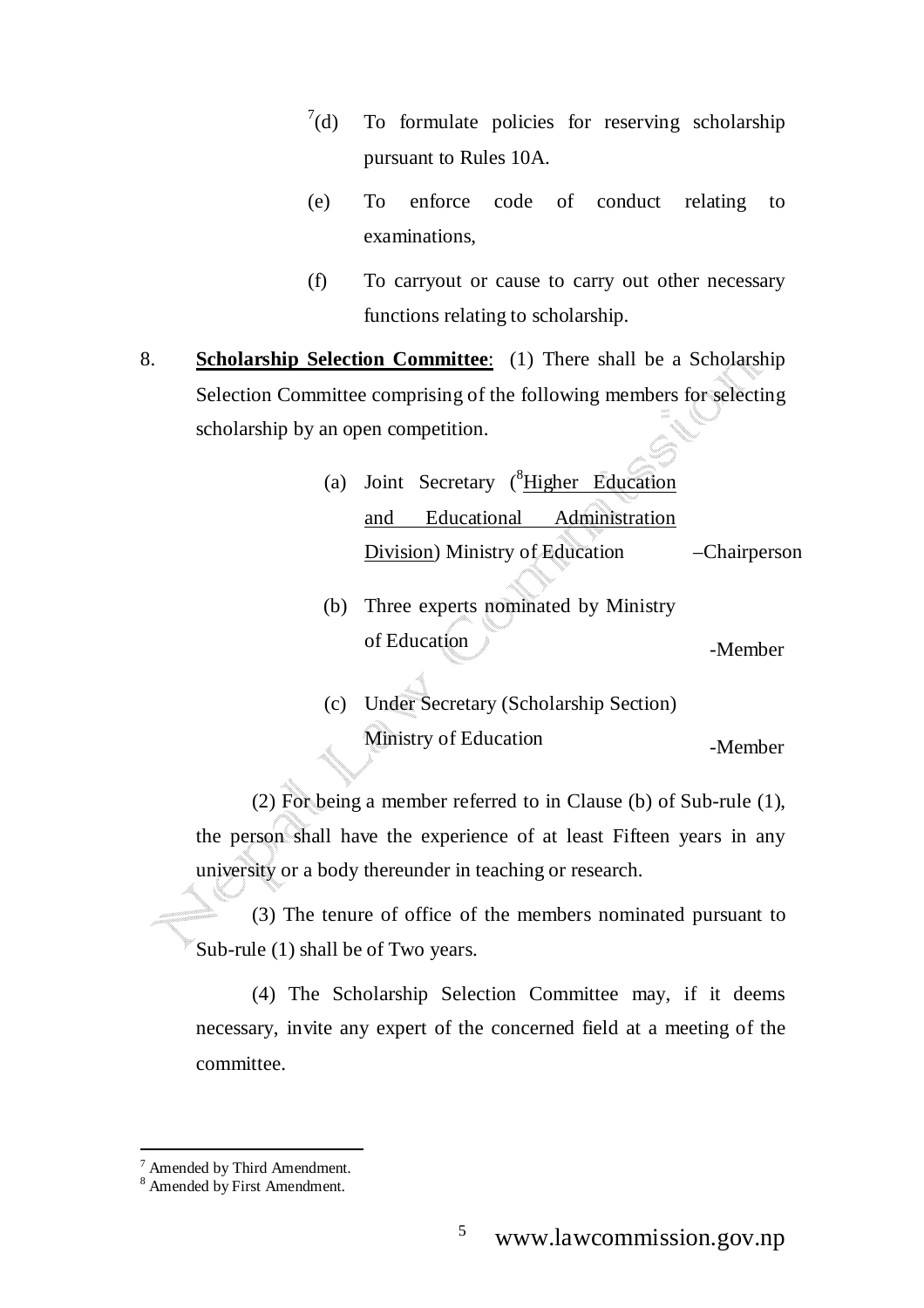(5) Procedures relating to meeting of Scholarship Selection Committee shall be as determined by the committee itself.

- **9. Functions, Duties and Powers**: (1) The functions, duties and powers of the Scholarship Selection Committee shall be as follows:–
	- (a) To conduct examinations, prepare questions papers and to fix examination centres and to carry out other functions relating to examination,
	- (b) To approve curriculum of examination and to fix main subject,
	- (c) To fix the application fee and re-totaling fee for examination and to recommend before the university,
	- (d) To prepare and update the lists of Head Examiners, Examiners, and experts preparing question paper,
	- (e) To draft code of conduct relating to examination and to submit it to Scholarship Determination Committee,
	- (f) To recommend to the Ministry of Education to take necessary actions against the persons violating code of conduct of examinations,
	- (g) To dispose of the answer sheets of examinations  $9^9$ after Six month having followed the regular process,
	- (h) To fix the minimum qualification for being a candidate,
	- (i) To follow directives given by the Scholarship Determination Committee,

<sup>&</sup>lt;sup>9</sup> Amended by First Amendment.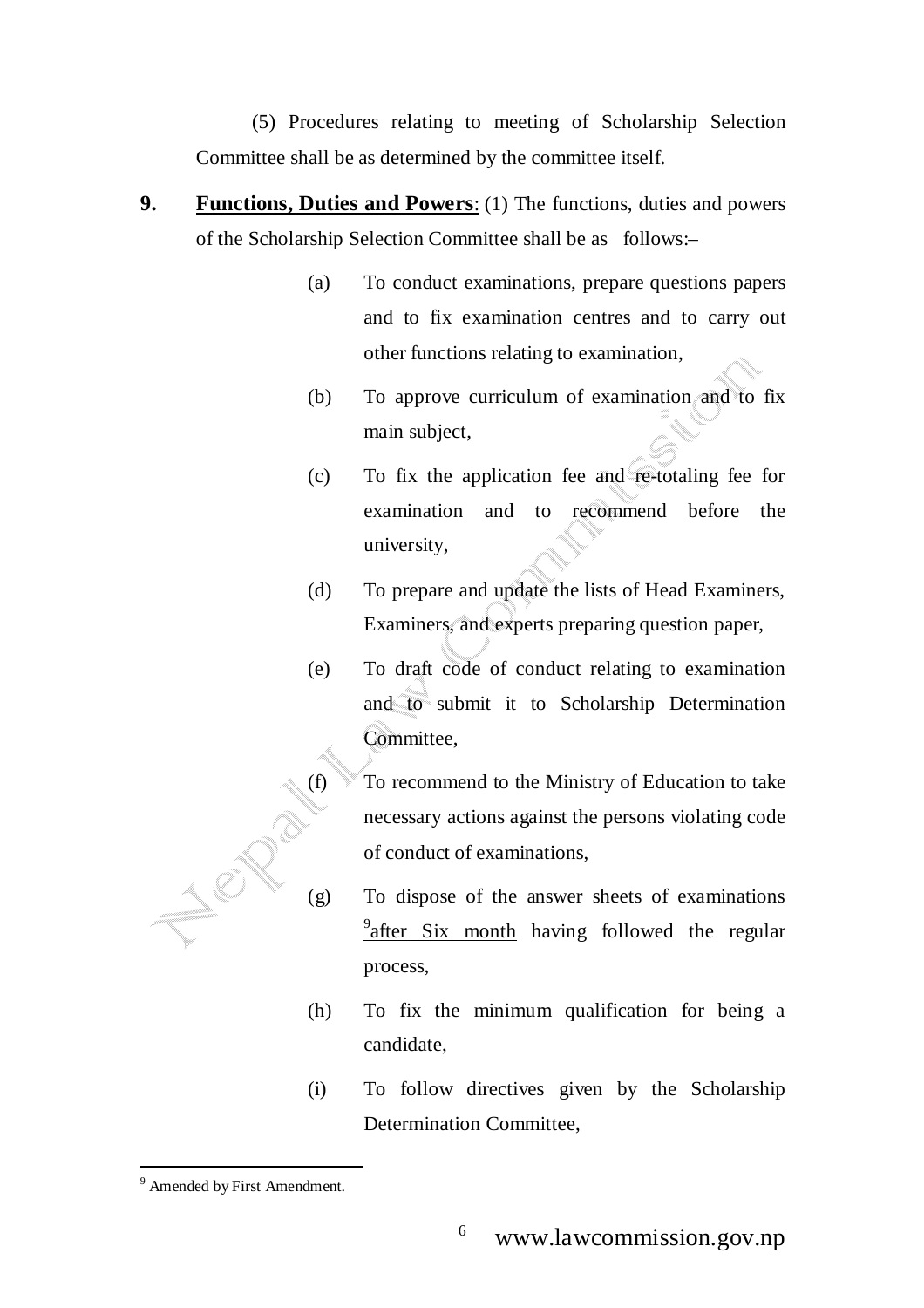(j) To carry out other necessary activities relating to examinations.

(2) For the purpose of maintaining confidentiality during checking answer sheets, the Scholarship Selection Committee shall make arrangement for  $^{10}$ coding of answer books.

 $11(3)$  The Scholarship Selection Committee shall make arrangement checking answer books using computer system.

**10. Candidates to be selected from open competition** : (1) Except otherwise provided for in these Rules, the candidates shall be selected from an open competition.

(2) While selecting candidates pursuant to Sub-rule (1), separate competitive examinations may be held for selecting candidates for different subjects of scholarship.

Provided that, no separate examination may be held for any specific person.

(3)……………………..<sup>12</sup>

- <sup>13</sup>10A. Scholarship to be **reserved**: (1) Among the scholarship which is provided to Government of Nepal, Forty Five percent shall be reserved for the following poor community or person who have passed School Leaving Certificate Examination from community school and such percent shall be allocated as following percent basis by considering the percentage into cent percent.
	- (a) Twenty Five percent for who are economically or socially poor.
	- (b) Thirty Three percent for women.
	- (c) Two percent for disable person (differently able).

<sup>&</sup>lt;sup>10</sup> Amended by First Amendment.

<sup>&</sup>lt;sup>11</sup> Inserted by First Amendment.

 $12$  Deleted by First Amendment.

<sup>&</sup>lt;sup>13</sup> Inserted by First Amendment.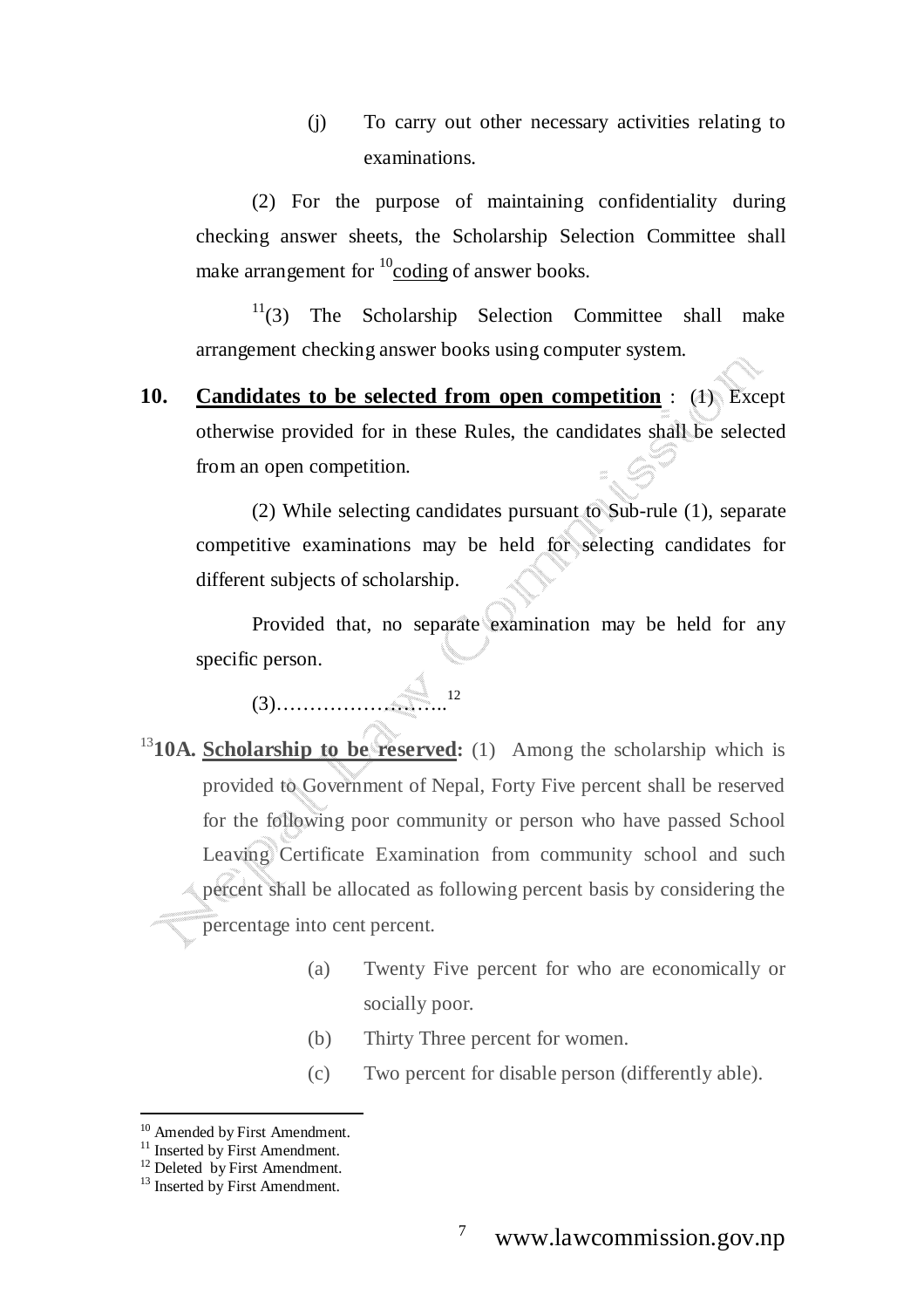- (d) Twenty seven percent for *janjati*
- (e) Nine percent for *dalit*.
- (f) Four percent for person backward or remote area.

**Explanation:** For the purpose of this Clause, "person of backward area" means the person who live in *Accham, Kalikot, Jajarkot, Jumla, Dolpa, Bajhang, Bajura, Mugu and Humla* districts permanently.

(2) Twenty Five percent reserve seat shall be allocated for the following community or person on the basis of following percent for who are economically and socially poor pursuant to Clause (a) of Subrule (1).

- (a) Twenty percent for *Madhisi*.
- (b) Two percent for Muslim community.
- $14$ (c) Three percent for the person who has been disappeared or Martyrs family or injured or their family.

**Explanation:** For the purpose of this Clause-

- (1) "disappeared person or Martyr" means person who have disappeared or have been martyrs for people war conducting the people movement for 2062/63 B.S., *Madheshi* Movement including other movements made for democracy in the country.
- (2) "Insured" means person has been Fifty percent disable according to the definition of the authorized body due to the damage of

<sup>&</sup>lt;sup>14</sup> Amended by Forth Amendment.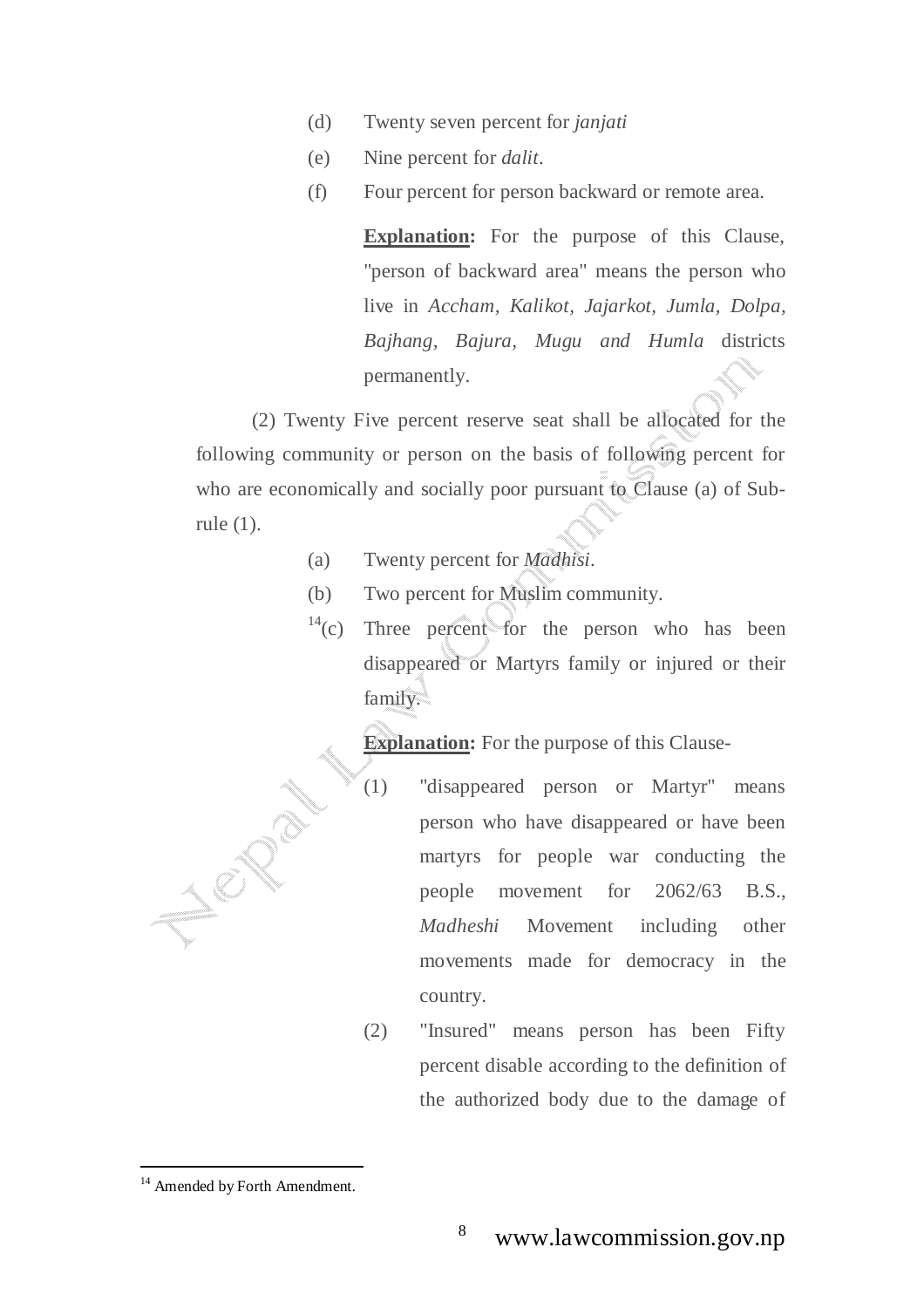his/her body or part of body in the course of people's movement in 2062/63.

- (3) Out of Thirty Three percent reservation seats to be provided pursuant to Clause (b) of Subrule (1), Three percent shall be served for *Dalit* community woman, Two percent for Muslim community woman.
- (4) Out of Twenty percent reservation seats, to be provided to *Madhesi* community pursuant to Clause (a) of Sub-rule (2), Three percent seats shall be reserved for people from *Madhesi Dalit* community person.
- (5) Notwithstanding anything contained in this rule, in case a poor community or person is not available from community school who have passed School Leaving Certificate Examination from, the reservation shall be provided for the person of same community who have passed School Leaving Certificate Examination from the other school of the Country.
- (6) In case concerned woman of such community is not available in the quota which is allocated for Dalit community woman and Muslim community woman pursuant to Sub-rule 3, such quota shall be provided to other woman and in case concerned woman of such community is not available in the quota which is reserved for *Madhesi Dalit* community, such seats shall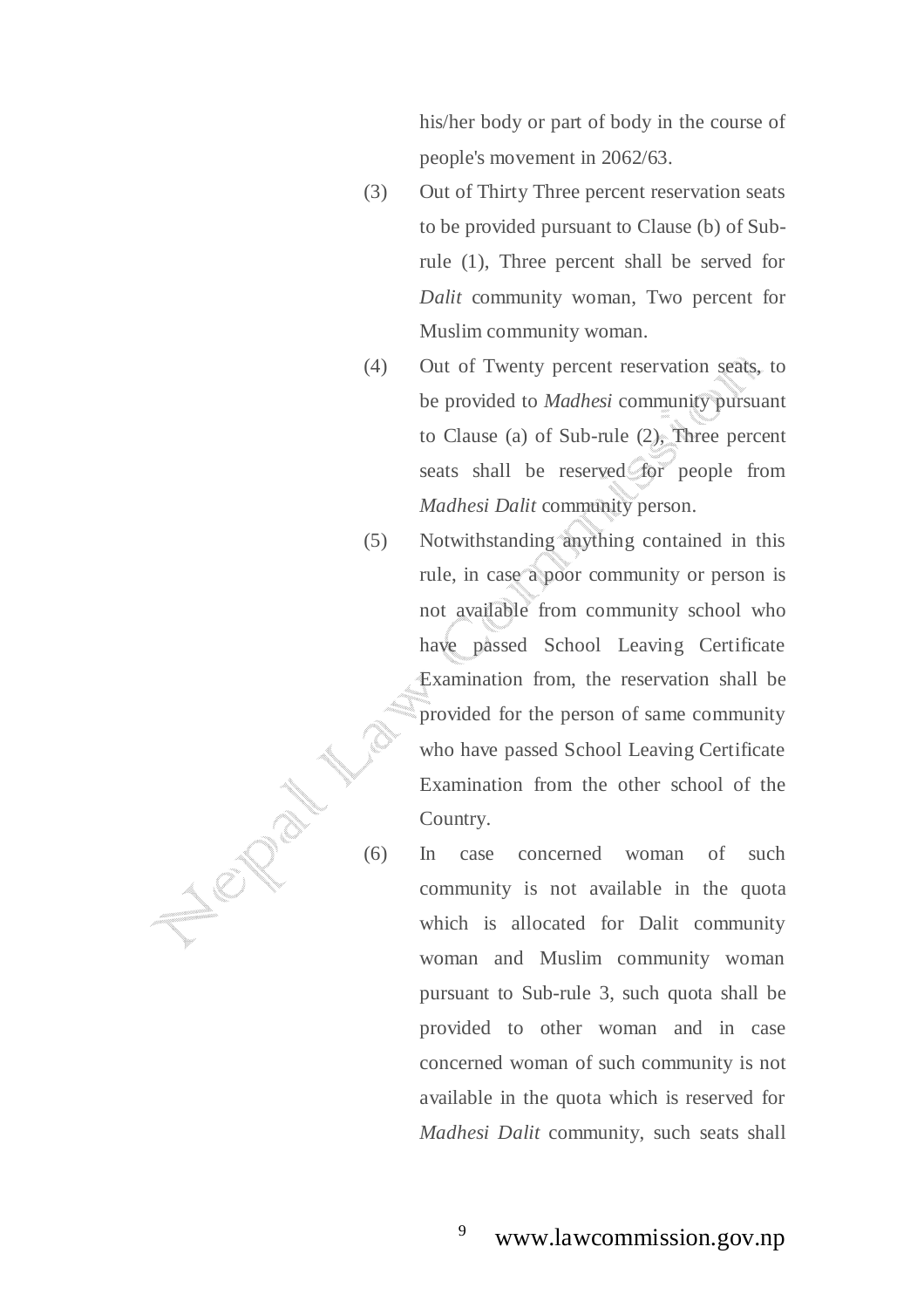be provided for other person of *Madhesi* community.

- (7) While determining percentage pursuant to this Rule, if the number is come after the decimal, it shall be as follows.
	- (a) Out of the score received after decimal, one who scores highest mark shall receive an additional seat.
	- (b) If the scored after the decimal is equal, an additional seat shall be provided to the community which has a candidate scoring higher mark in the general merit order.

## **For example**:

While determining the percentage the number is obtained 5.5 percent for woman and 5.2 for disable person, in such condition 6 quota shall be provided for woman and 5 quota for disable.

If case the number is obtained 5.5 percent for woman and 5.5 for disable person, one seat shall be provided for same community who is before in order of qualification.

(8) While distributing seats pursuant to this rule, seats from both general and reserved category shall be made available to the country or educational institution from where scholarship has been received.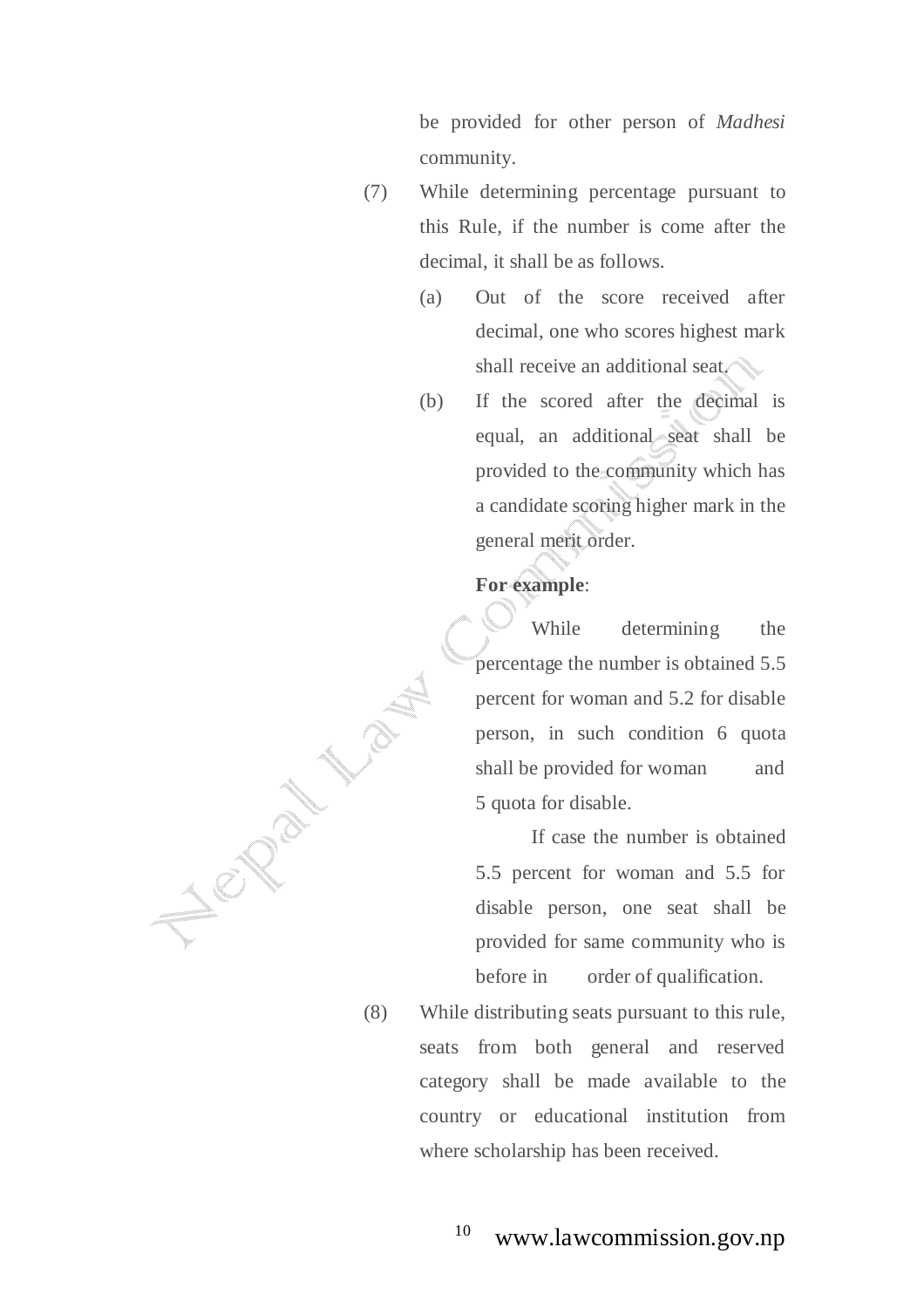- (9) general category and reserved seats to be allocated pursuant to this Rule adjusted every year.
- (10) In case application is not available from the group for allocated reserve seat or any candidate is not selected from the group, such seat *ipso facto* transfer in general group.
- (11) Any acts done and action taken concerned with reservation of scholarship at the time of commencement this Rule, shall be deemed to have been done or taken under this rule.
- <sup>15</sup>**11. Public notice to be published**: The Ministry of Education shall publish a public notice upon calling for application through a leading newspaper being published in Nepal at least Fifteen days in advance having stated therein the following matters:-
	- (a) Minimum qualification to become a candidate in the examination.
	- (b) Number of scholarship has been reserved pursuant to rule 10A.
	- (c) Recommendation and details of other documents to be submitted along with the application for the candidacy of the scholarship so reserved pursuant to Clause (b)
	- $(d)$  Examination fee.
	- (e) Format and place of application.
	- (f) Other necessary matters concerned with examination.
- <sup>16</sup>12. **Minimum qualification to become Candidate** : (1) In order to be a candidate in the examination to be held pursuant to this Rule, at least Fifty percent of marks has to be obtained in the examination relating to the minimum qualification.

<sup>&</sup>lt;sup>15</sup> Amended by First Amendment.

<sup>16</sup> Amended by second Amendment.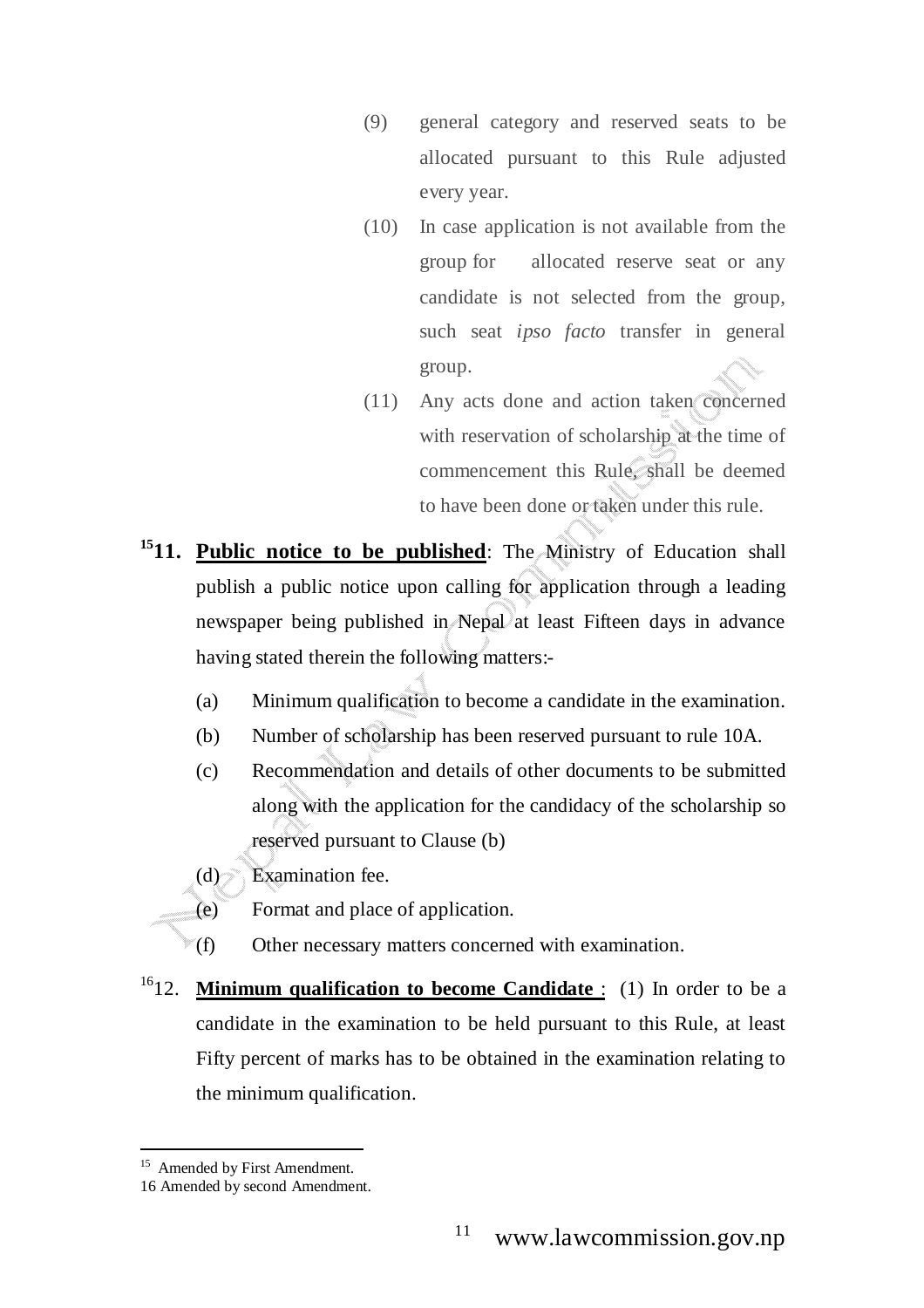(2) Notwithstanding anything contained in Sub-rule (1), a person who wants to take scholarship in the master's level Medical Science and Dental Science, shall have to take at least two years experience in hospital, primary health centre, health post or such other institution concerned with health.

- **13. Submission of Application**: A person willing to become a candidate in the examination referred to in the notice published pursuant to Rule 11 shall have to submit application to the Ministry of Education within the time frame prescribed in the notice having paid the fee prescribed in the notice.
- <sup>17</sup>**13A. Recommendation shall be submitted**: (1) A person who wants to be a candidate in reserved seat pursuant to Rule 10A, shall attach the recommendation which certifies that he/she belongs to that community received from following bodies:-
	- (a) Disable person shall take recommendation from National Federation of Disable Persons or concerned district administration office.
	- (b) *Janjati* shall take recommendation from *Janjati Utthan* National Academy or concerned district administration office.
	- (c) *Dalit* shall take recommendation from National *Dalit* Commission or concerned district administration office.
	- (d) Person from remote area shall take from concerned Village Development Committee or municipality.
	- (e) Person from *Maddesi* community shall take from concerned district administration office.
	- (f) Person from *Muslim* community shall take from concerned district administration office.

<sup>17</sup> Inserted by Third Amendment.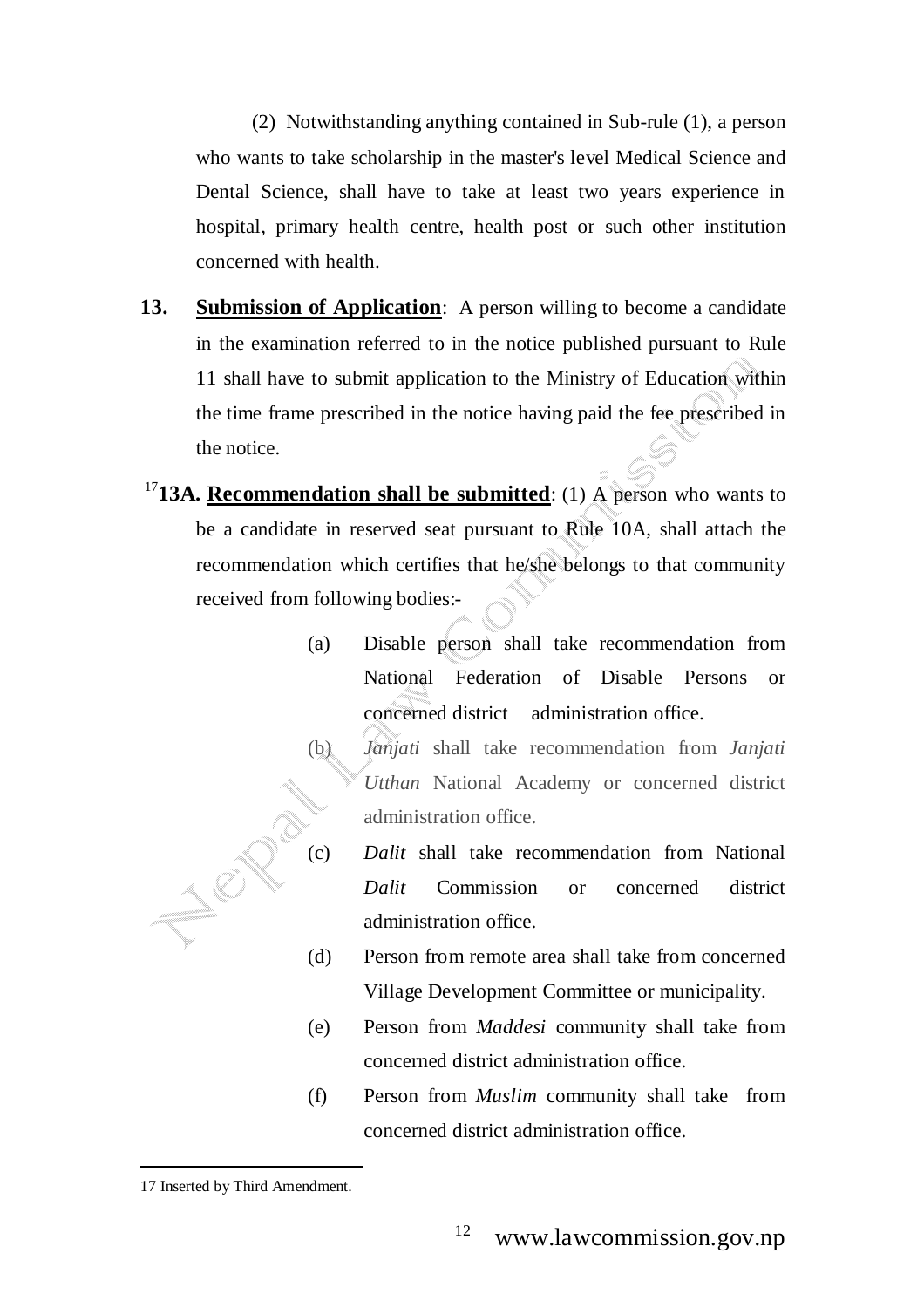$18$ (g) Disappeared person or Martyar family and injured person or their children shall take from Ministry of Home Affairs or concerned district administration office.

(2) While submitting recommendation from Village Development Committee or Municipality by a person from remote area or referred to in Clause (d) of Sub-rule (1), shall require to have been proved that he/she was permanently residing in that area at the time of application and shall also submit the citizenship certificate that received from such district which mentions that he/she is a permanent resident of backward remote area.

(3) Notwithstanding anything contained in Sub-rule (1), the person who wants to be a candidate in reserved seat pursuant to 10A, the applicant shall submit recommendation pursuant to Rule 13 which disclose that he/she belongs to a poor family, in format prescribed in Schedule 1B from concerned Village Development Committee or Municipality.

(4) If a <sup>19</sup> disable or injured person wants to apply for studying Medical Science or Engineering subject, he/she shall submit recommendation disclosing the fact that he/she is capable to study such subject from a registered doctor in addition to the recommendation pursuant to Clause (a) of Sub-rule (1).

# **14. Basis of Selection of Candidates by an Open Competition** :

(1) While selecting candidates through an open competition, the full marks shall be allocated 100 for written examination.

(2) Notwithstanding anything contained in Sub-rule (1), while selecting candidates in the subjects such as drawing, singing, playing

<sup>18</sup> Amended by Forth Amendment.

<sup>19</sup> Amended by Forth Amendment.

<sup>20</sup> Amended by second Amendment.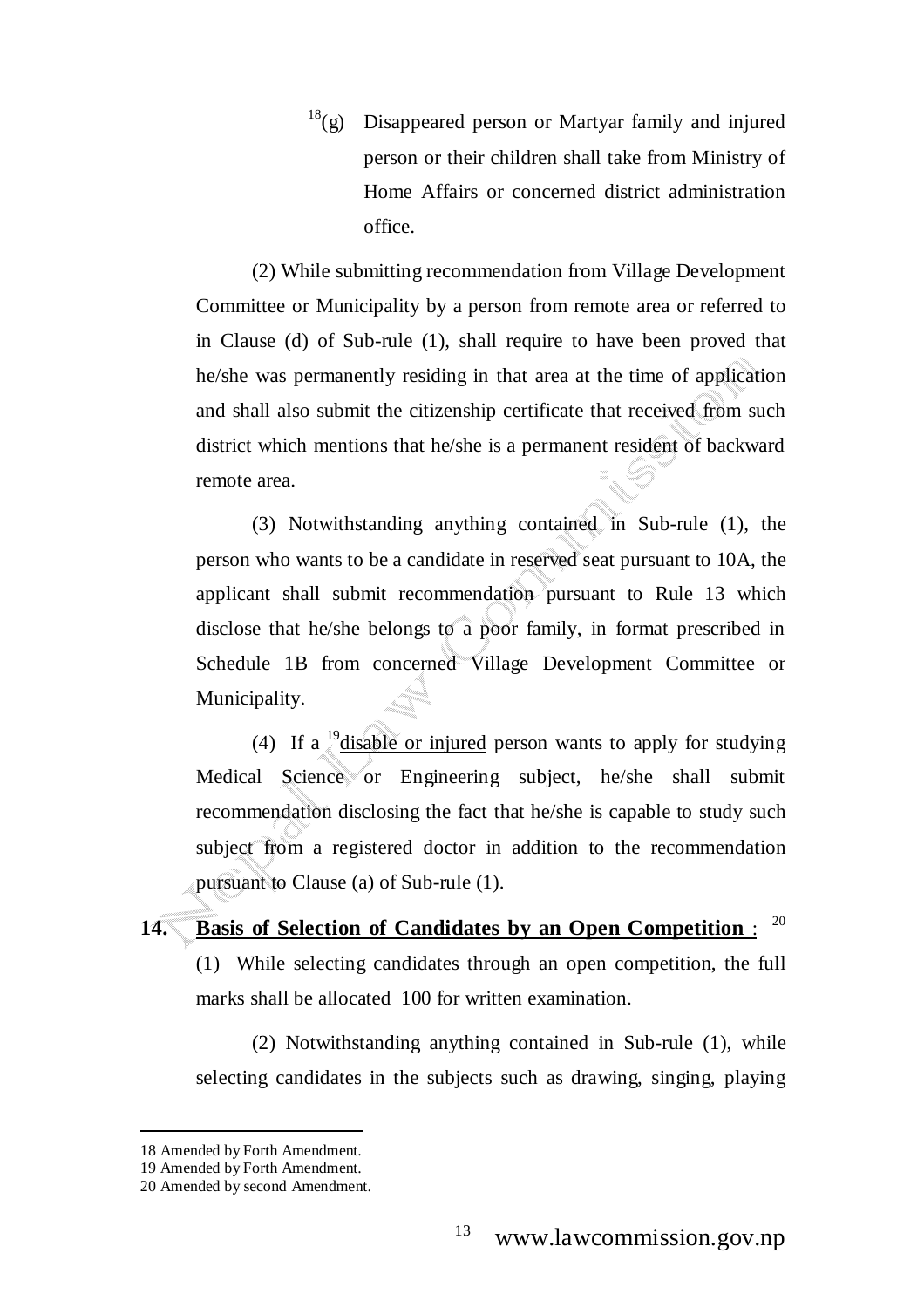musical instruments, dancing, stitching and so on in which selection has to be made on the basis of practical examinations, the Scholarship Selection Committee may fix separate basis in this regard before publishing notice and select candidates accordingly.

- <sup>21</sup>15. Marks for work experience: (1) Twenty marks shall be allocated for work experience as follows for the purpose of Sub-rule (2) of Rules  $12:–$ 
	- (a) Eight marks for working in district headquarters or municipality category 'A' and Ten marks for other areas of District for each year.
	- (b) Six marks for working in district headquarters or municipality category 'B' and Eight marks for other areas of District for each year.
	- (c) Three marks for working in district headquarters or municipality category 'C' and Five marks for other areas of District for each year.
	- (d) One marks for working in district headquarters or municipality category 'D' and Three marks for other areas of District for each year.

**Explanation:** For the purpose of this Clause, 'category' means the area so prescribed by the Ministry of Education upon considering the geographical condition of the country.

(2) To be entitled to get marks pursuant to Sub-rule (1), the concerned person shall have to work at least One year in a regular basis and if he/she has served more than One year he/she shall get additional mark for such work experience in a *pro rata* basis.

<sup>21</sup> Amended by second Amendment.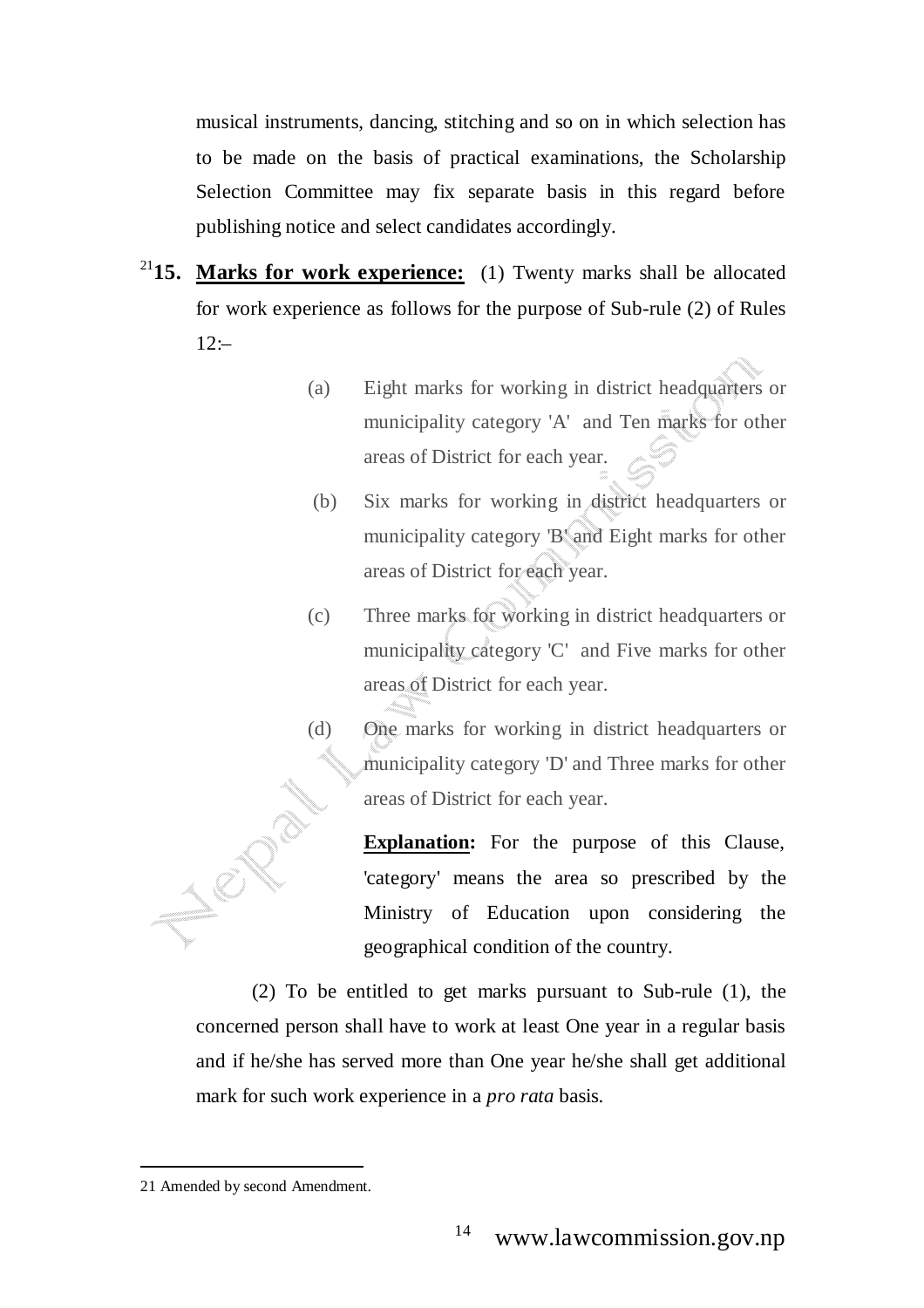<sup>22</sup>16. Determination of merit list: (1) The scholarship selection committee shall determine the merit list of the candidates who obtain at least Fifty percent of mark in the written examination so conducted pursuant to rule 14.

(2) While determining the merit list pursuant to Sub-rule (1), Five percent mark obtained in the examination of minimum qualification as prescribed by selection committee shall be added in the mark obtained in the written examination and the merit list shall be determined by adding the marks of work experience pursuant to rule 15 in the mark obtained in the written examination concerned with the scholarship of master degree of medical science and master degree of dental science subject.

(3) While determining merit list pursuant to Sub-rule (2), if the candidates obtain equal marks the merit list shall be maintained based on the marks which one has received name in the written examination pursuant to rule 14 and if the marks obtained in the written examination is also equal merit list shall be maintained based on the standard prescribed by the Ministry of Education on the basis of educational qualification and work experience.

(4) The selection committee shall publish the merit list so maintained pursuant to this rule.

- 17. **Validity of Order of Qualification:** The validity of merit list published pursuant to Rule 16 for the purpose of granting scholarship shall <sup>23</sup>remain valid for not more than six month up to last day of *Bhadra* or *Falgun* which comes earlier from the date of publication of such merit list .
- 18. **Retotaling** : (1) A candidate failed in written examination shall, if he/she wants to have his/her marks retotalled, submit an application in

<sup>22</sup> Amended by second Amendment.

<sup>23</sup> Amended by second Amendment.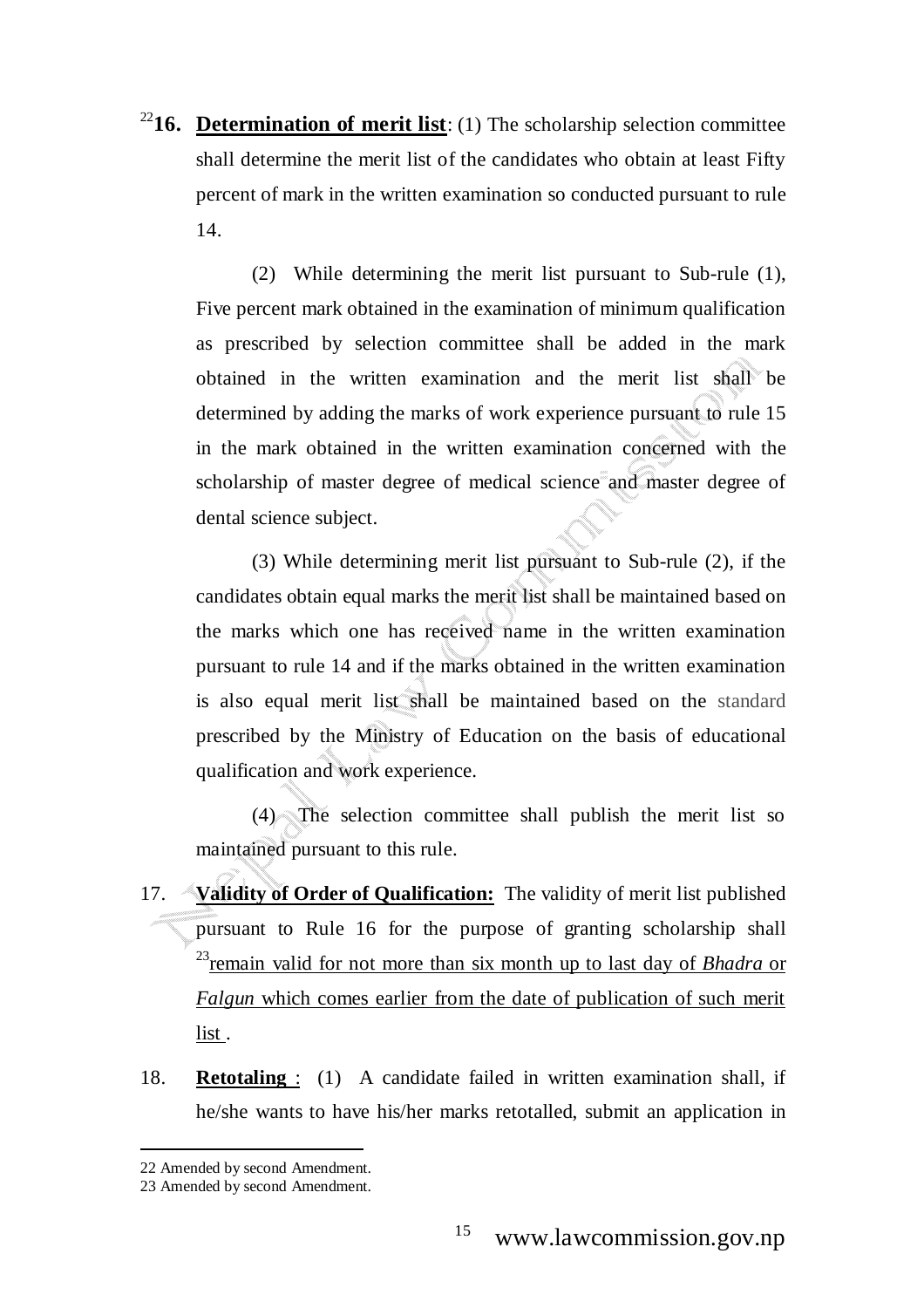the format prescribed in schedule-2, to the Ministry within Seven days from the date of publication of the order of qualification.

 (2) The guardians of concerned candidate may also submit such application so referred to in Sub-rule (1).

 (3) In case an application is submitted for retotaling pursuant to Sub-rule (1), the Ministry shall form a Three-members Retotaling sub-committee under the convenorship of Member-Secretary of Scholarship Selection Committee.

 (4) The Retotaling sub-committee formed pursuant to Subrule (3) shall submit its recommendation with retotalled marks to the Scholarship Selecting Committee within Seven days.

 (5) In case it is found from retotaling that the name of the applicant has to be included in the merit list, the Scholarship Selection Committee shall, within Three days from the date of receipt of the recommendation, publish the amended merit list having included his/her name; and in case it is found from re-totaling that his/her name is not to be inclued, the same notice shall be published in the notice board of the Ministry of Education.

- 19. **Answer-Sheets to be Kept Confidential** : Answer-sheets of the written examinations held under these Rules shall be kept confidential.
- 20. **Bases and Procedures for Selecting Candidates Through Departmental Competition** : Notwithstanding anything contained elsewhere in these Rules, the bases and procedures for selecting candidates through departmental competition by a Ministry or body of Government of Nepal shall be as per the prevailing law.
- 21. **Agreement to be Entered int**o : (1) Upon having been selected for scholarship but prior to go for study or training, the person so selected shall enter into an agreement in a format prescribed in schedule -1 and shall submit it to the Ministry of Education.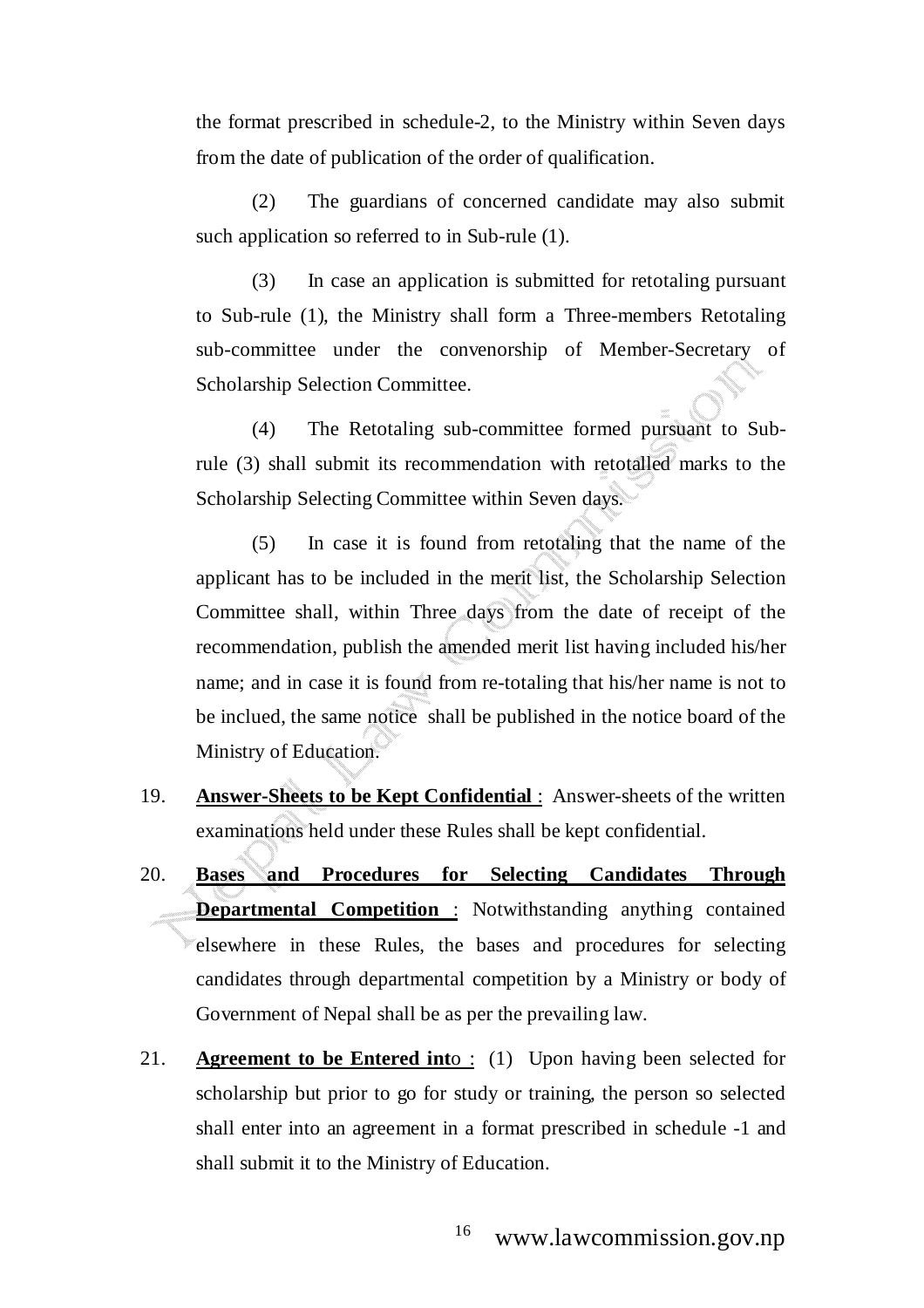(2) While entering into an agreement pursuant to Sub-rule (1), the concerned person shall also submit original medical certificate certified by Medical Practitioner registered with the Nepal Medical Council.

22. **Subject Change not Allowed** : The person who has been selected for scholarship and has been engaged in the study or training shall not be allowed to change the subject for the study or training as he/she has been sent in scholarship.

 Provided that, in case any person has submitted application stating therein the clear reason for changing the subject of his/her study or training along with recommendation of the concerned government or academic institution and if it is appropriate to change the subject accordingly, the Ministry of Education may, having obtained approval or the commission, approve the subject change.

- <sup>24</sup>22A. May be Re-nominated in scholarship: If person has been nominated for scholarship to standing a institution within the country or outside the country of pursuant to this Rule and if conformation has not been receive from such institution, he/she may be re-nominated in scholarship pursuant to these Rules.
- 23. **Duration of Scholarship may be Extended** : In case a person who has been sent for study or training in scholarship submits an application along with recommendation of the institution in which he/she is studying to the Ministry for extending the duration of the study stating that the subject of training or study could not be completed within the given time frame, the Ministry shall, having considered whether or not scholarship would be available for the extended duration, approve the extension of the time-limit of the study or the training if no financial burden is caused to Government of Nepal and it does not hinder the scholarship to be received in the future.

<sup>24</sup> Inserted by Third Amendment.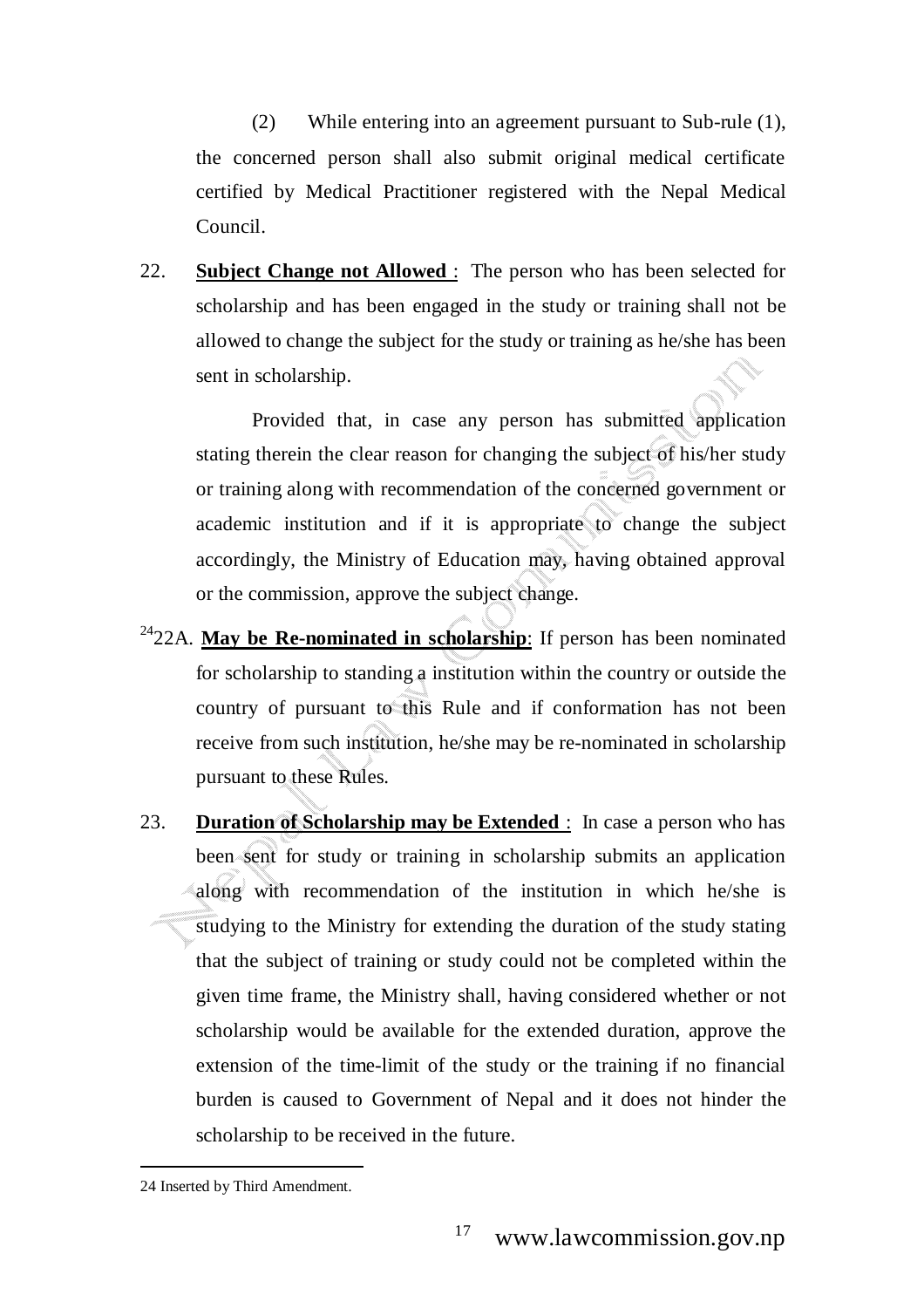- 24. **Report to be Submitted** : A person who is going for a scholarship or training shall submit a report in a format prescribed in schedule 3 pursuant to Sub-section (1) of Section 4 of the Act.
- 25. **Costs Determination Committee** : To recommend the cost of scholarship to the Government of Nepal there shall be a costs Determination committee comprising as follows:–
	- (a) Joint Secretary of Ministry as designated by the Ministry of Education – Chairperson
	- (b) In-charge, Central *Tahasil* Office –Member
	- (c) Representative, Ministry of Finance –Member
	- (d) Under Secretary (Legal Consultation Section) Ministry of Education –Member
	- (e) Under Secretary (Scholarship Section) Ministry of Education – Member-secretary

 (2) The Costs Determination Committee shall, while recommending costs pursuant to Sub-rule (1), determine costs subject to Section 7 of the Act.

 (3) Procedures of meetings of the Costs Determination Committee shall be as determined by the said committee itself.

- 26. **To be Recovered as Government Due** : The concerned person shall pay the costs determined by the Government of Nepal pursuant to Section 7 of the Act within Six months to the Ministry Education. If a person does not pay the costs with in the said time-frame, Government of Nepal shall recover such amount as government dues.
- 27. **No Reselection in Scholarship** : (1) In case a person selected in scholarship does not go as per the scholarship or if such person commits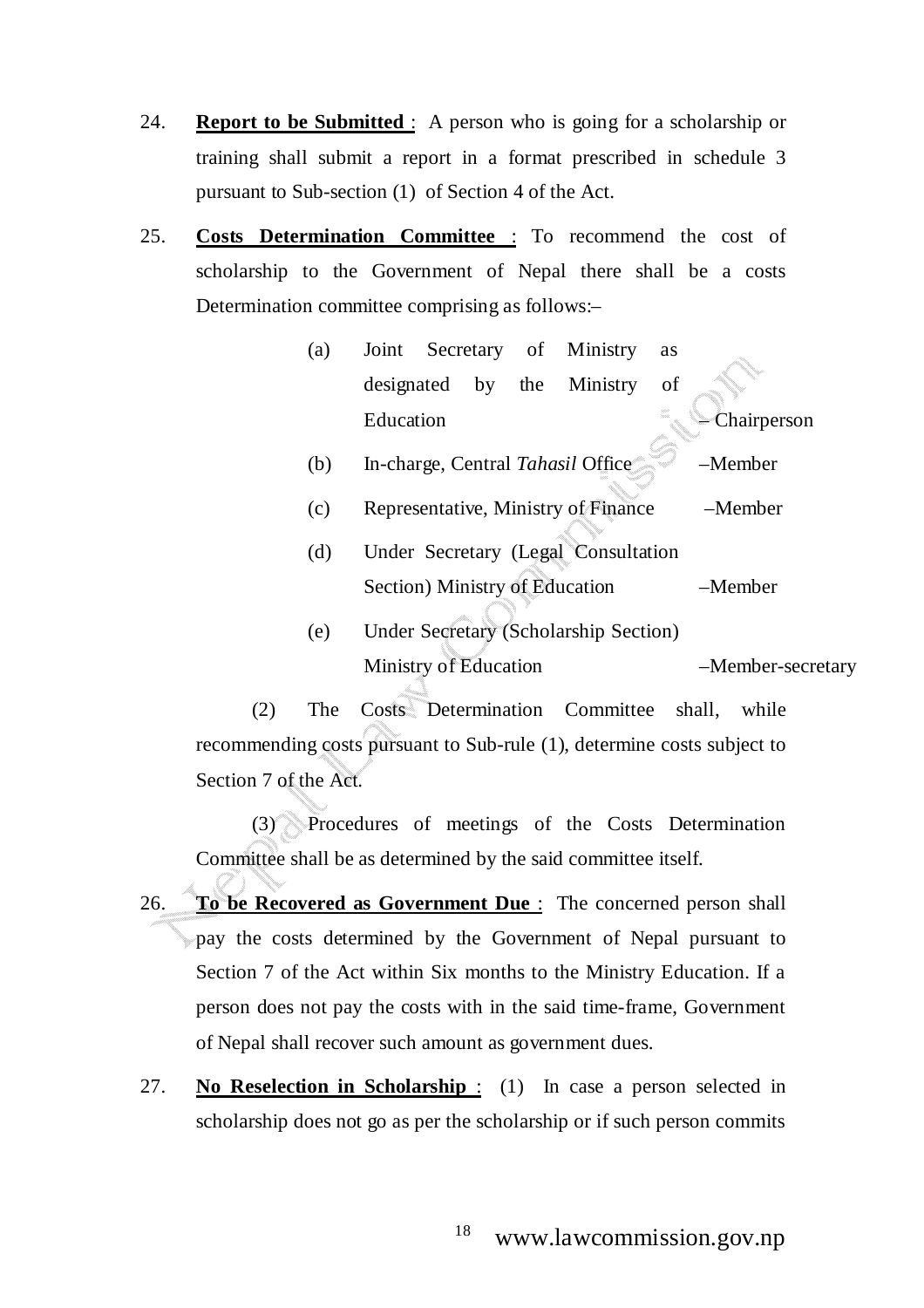any act contrary to the Act or these Rules, such person shall be punished as per the Act.

 $25(1a)$  Ministry of Education shall maintain the details of the persons who does not go for scholarship or suffers penalty pursuant to the Act.

(2) No person punished pursuant to Sub-rule (1) shall be selected again for the next scholarship.

<sup>26</sup>27A. No objection letter in required: (1) A citizen of Nepal who wants to go abroad, for higher study, shall produce an application before the Ministry of Education in a format prescribed in schedule-4, for a no objection Letter with the fees as prescribed by Government of Nepal publishing notice in Nepalese Gazette.

(2) While making an inquiry into the application received pursuant to Sub-rule (1) and, if the content of the application is found appropriate, the Ministry of Education shall issue a no objection letter to the applicant in a prescribed format of schedule 5.

(3) While making an inquiry into the application received pursuant to the Sub-rule (1), if the application is not found appropriate, the Ministry shall inform the applicant accordingly along with the reasons.

<sup>27</sup>27B. To get the facility of foreign currency exchange: (1) If a person who has received no objection letter pursuant to Sub-rule (1) of rule 27A to go abroad for higher study, wants to get the facility of foreign currency exchange shall produce an application before the Ministry of Education pursuant to schedule 6.

<sup>25</sup> Inserted by First Amendment.

<sup>26</sup> Inserted by First Amendment.

<sup>27</sup> Inserted by First Amendment.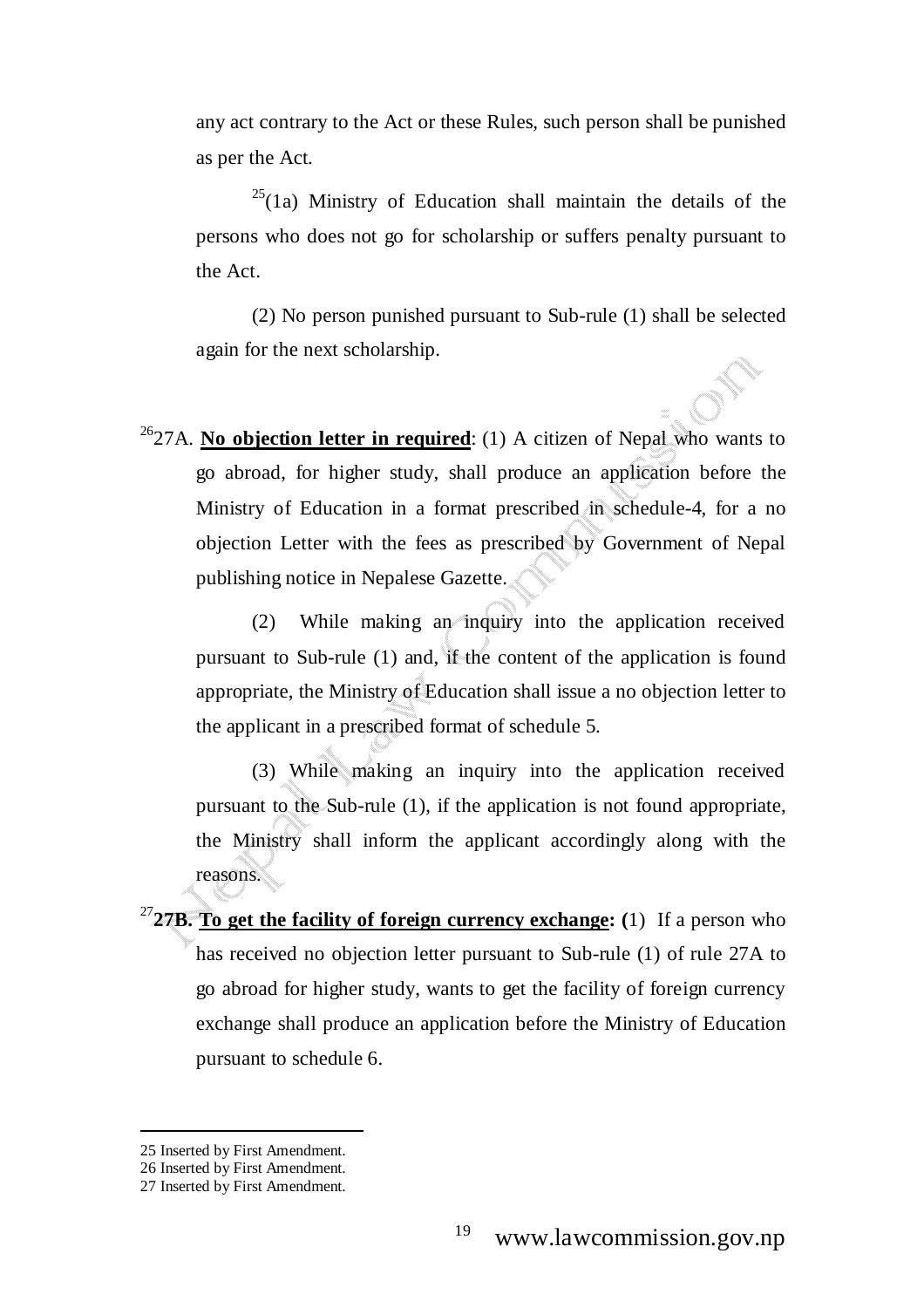(2) While making an inquiry into the application received Subrule (1), if the application is found appropriate, the Ministry of Education shall recommend to the concerned authority to provide facility of foreign currency exchange to the application in the format prescribed in schedule 7.

- <sup>28</sup>27C. **No Objection Letter shall not deem recognition of the degree** : Due to the reason of providing no objection letter pursuant to rule 27A to any person for study in a foreign educational institution, it shall not be binding to the Government of Nepal or be to recognise the degree or determine equivalent of the degree.
- 28. **Meeting Allowances**: Members of Scholarship Determination Committee, Scholarship Selection Committee, Costs Determination Committee and Sub-committees formed thereunder may be entitled to the meeting allowance as prescribed by the Ministry of Finance for taking part in the meetings of such committees or sub-committees.
- 29. **Guidelines May be Framed** : In order to carry out functions pursuant to these Rules, the Ministry of Education may frame necessary Guidelines.
- 30. **Alternation in Schedules** : The Ministry of Education may, by publishing a notification in the Nepal Gazette, make alteration in the schedules as may be necessary.
- 31. **Repeal and Savings** : (1) The Scholarship Rules, 2029 is, hereby, repealed.

 (2) The acts carried out pursuant to the Scholarship Rules, 2029 shall be deemed to have been carried out under these Rules.

<sup>28</sup> Inserted by First Amendment.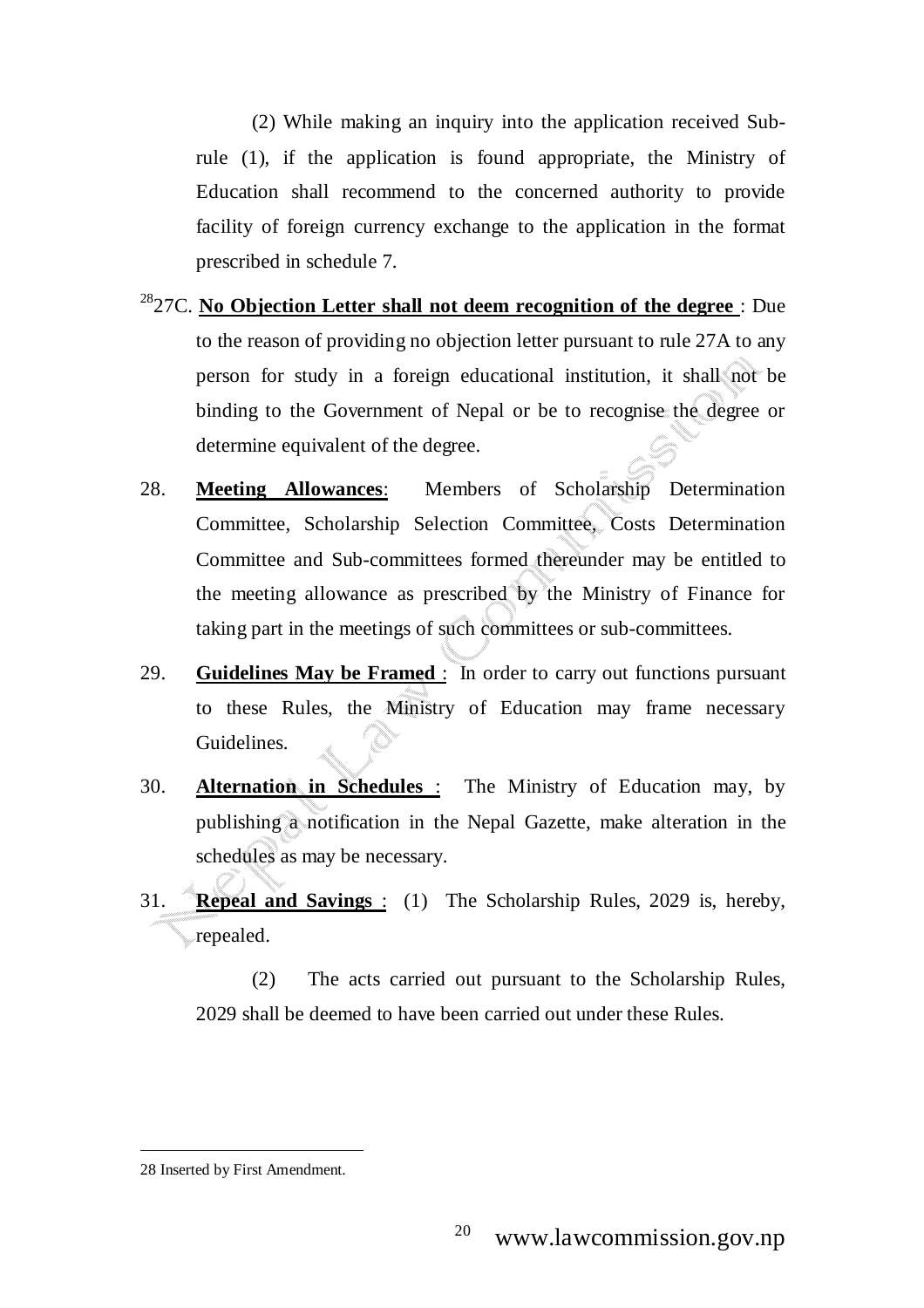# <sup>29</sup>**Schedule - 1**

## **(Relating to Sub-rule (1) of Rule 21)**

#### **Agreement (affidavit)**

 Since I ....................... son/daughter of .................. grandson/granddaughter of ......................, a resident of ...................... and born on .................. at .................... have been selected by Government of Nepal for a scholarship for study/training on .......................... in ............... (the country), therefore, I do, hereby, agree that I shall carry out entire functions to be carried out pursuant to Section 4 of the Scholarship Act, 2021 and these Rules. In case I do not do accordingly, I shall refund the financial benefits I have received from the scholarship, the amount granted by Government of Nepal or foreign government or the concerned organization, the amount of travel expenses to go to and to come from the study or training and other amount I have received for that purpose. In case I do not refund the amount, I also agree if such amount is recovered from my household property as government due. I do hereby submit this agreement to Government of Nepal, Ministry of Education through

..................

Thumb-impressions



**T** *I*. Recipient of Scholarship,-Signature :– Name :– Contact Address :– Date :-

Note:

- 1. A report shall be to the submitted Ministry within the prescribed time after finishing the study.
	- 2. He/she has to work for a prescribed period of time after finishing the study.

<sup>29</sup> Alteration made by notice published date on 2065.6.6.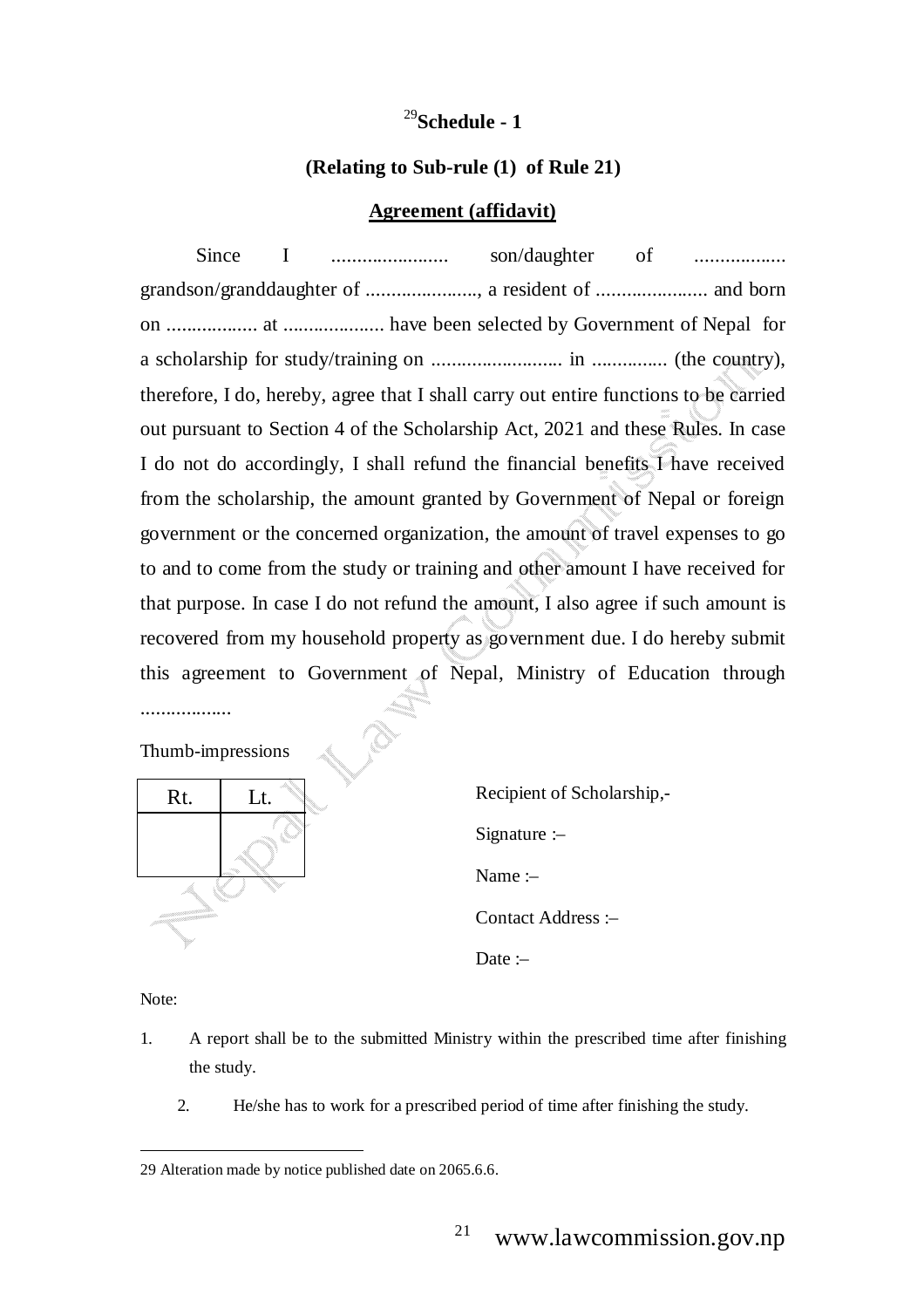<sup>30</sup>Schedule-1A

New Mary Mary Communities of the Only

<sup>30</sup> Inserted bye First Amendment and deleted by Third Amendment .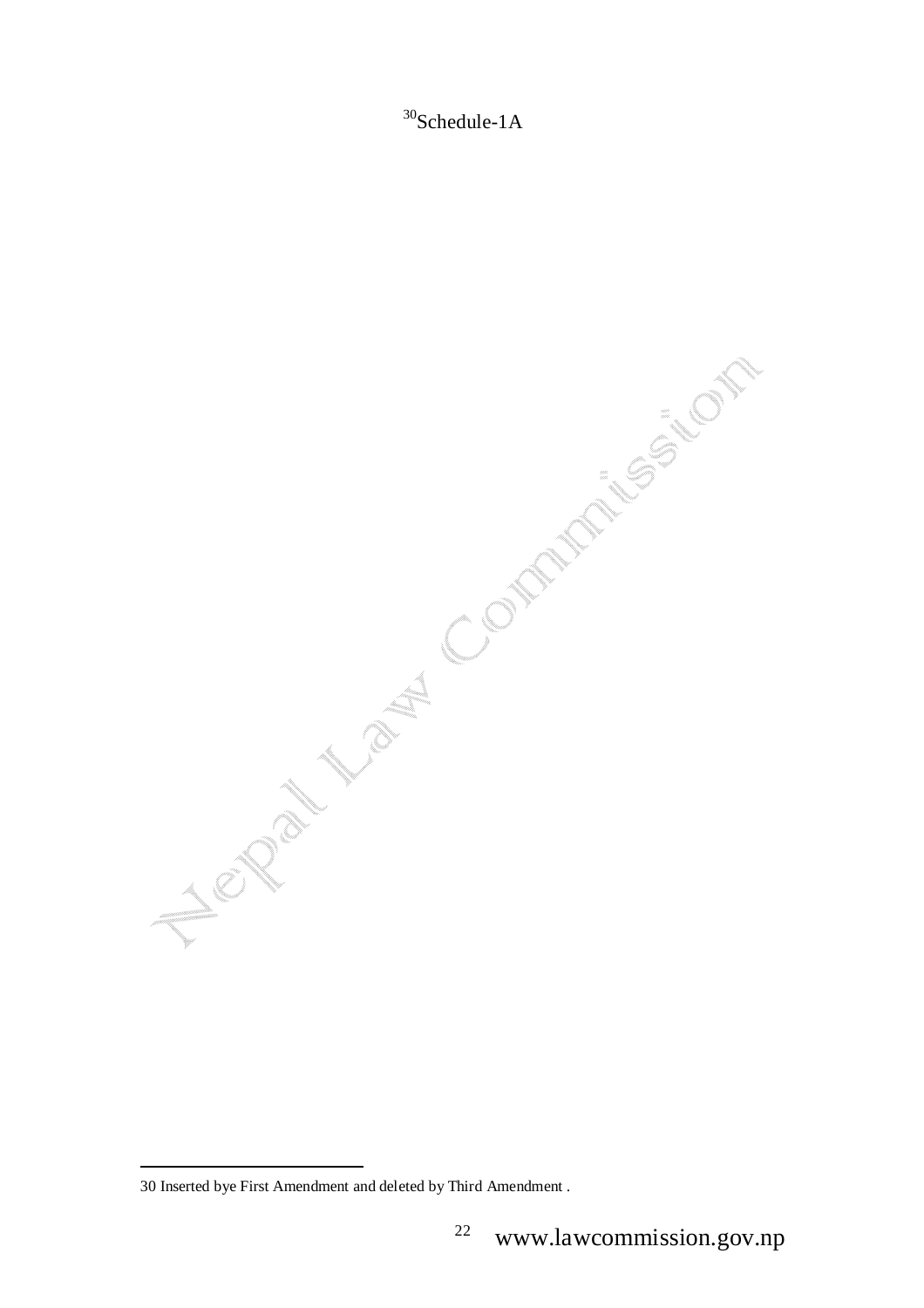# **<sup>31</sup>Schedule - 1B**

# **(Relating to <sup>32</sup>Sub-rule (3) of Rule 13A)**

#### **Application to be submitted for Retotalling.**

Ministry of Education,

Kesharmahal, Kathmandu.

Whereas Mr./Miss. /Mrs. grandson/ granddaughter of ......... son/ Daughter of ............ resident of ward no ... of village Development Committee/ Municipality/ Sub-municipality corporation / Municipal corporation of this .....District , who has passed S.L.C. Examination from community school upon studying from ....... to ....... It is hereby recommended to provide him/ her scholarship in the reserved seat for a poor category because he/she is seen poor due to...............

 The aforesaid contents are true and correct, if found to be false, I shall be liable according to the laws.

> Recommendation Signature :– Name :– **Office** Date :–

Seal of Office post :-

<sup>31</sup> Inserted by First Amendment .

<sup>32</sup> Amended by Third Amendment .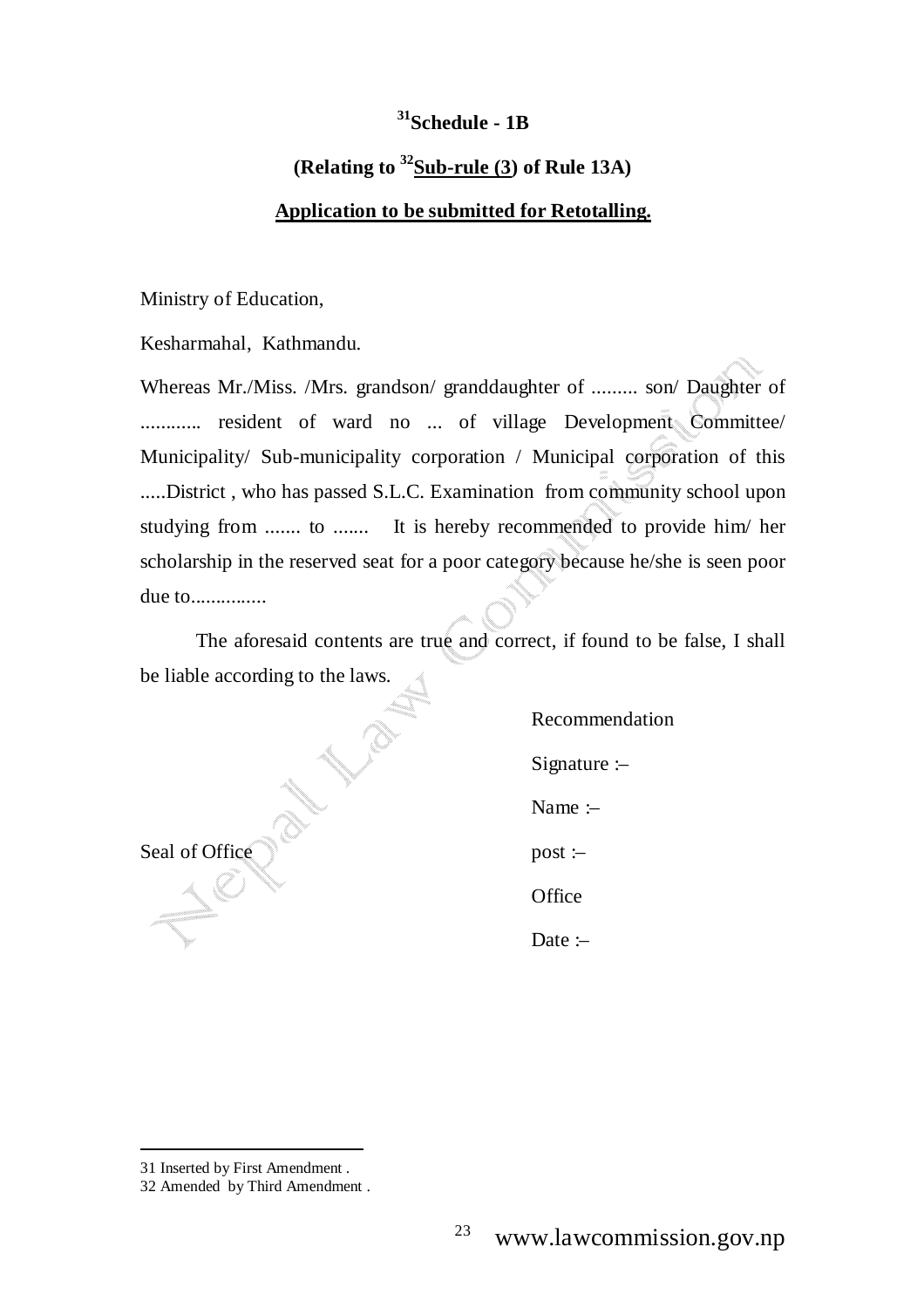#### **Schedule - 2**

(Relating to Sub-rule (1) of Rule 18)

Application to be submitted for Retotalling.

Ministry of Education,

Kesharmahal, Kathmandu.

 As I/my son/daughter/grandson/grand daughter, Mr./Miss/Mrs ........................... Roll No ....................., have/has received ................... marks in the written examination of ................... group/subject held by that Ministry on ................... for scholarship and as I am/we are not satisfied with it, we want to have the marks retotalled. Therefore, this application is filed for that purpose upon enclosing the fee of Rs. .................. as per Rules.

#### **Of the Student or parent,-**

Signature :–

Name :–

Address :–

Date :–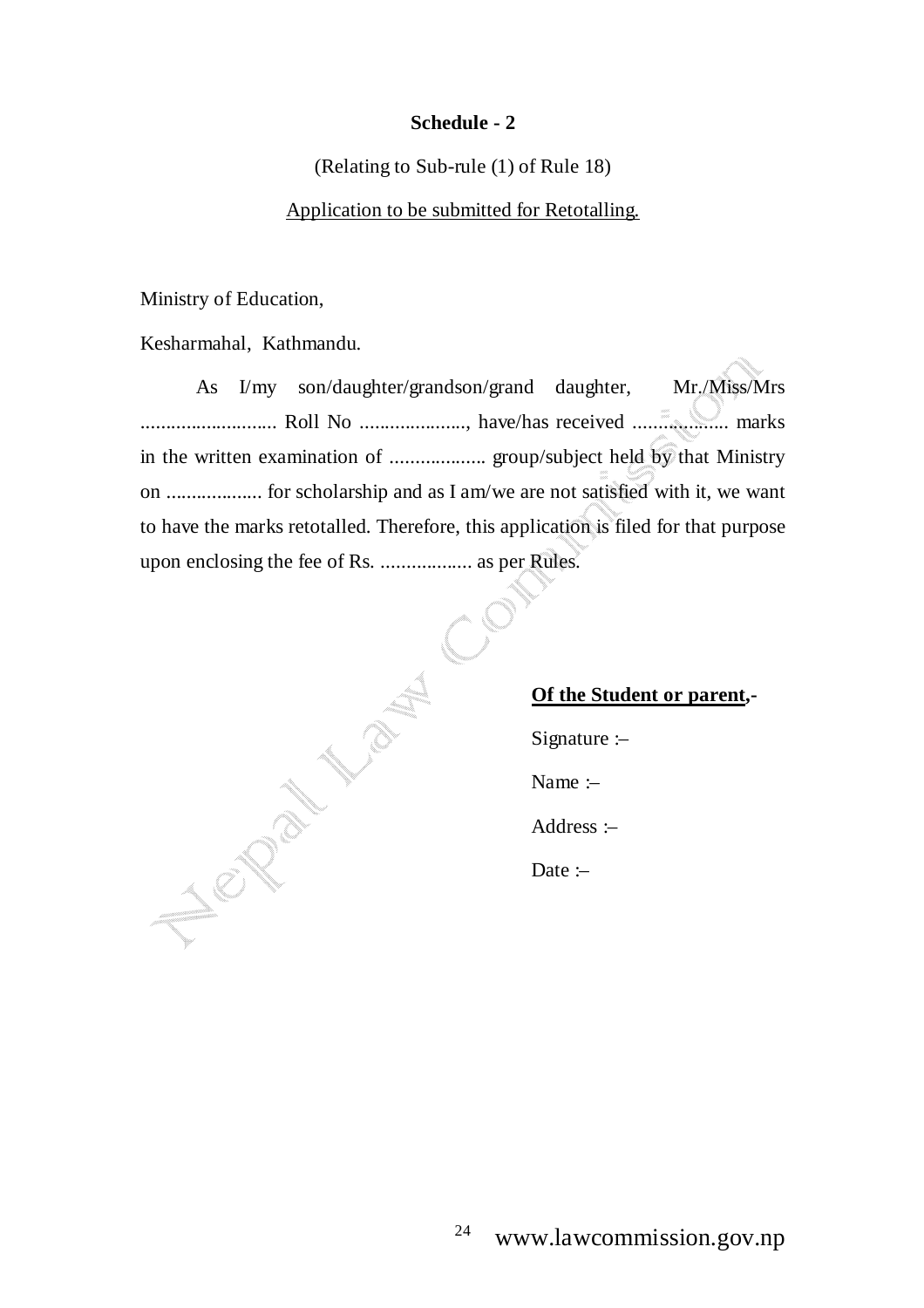#### **Schedule - 3**

#### **(Relating to Rule 24)**

#### **Report**

.......................... Ministry

.......................... Kathmandu.

#### **Subject : Submission of Report.**

As I was selected by Government of Nepal ........................ Ministry and have gone for study/training on the ............... subject in the year BS/AD ...................... in the scholarship of .......................... Government and as I have completed the said study/training, thus, I hereby submit this report along with the following details.

## **Person Submitting the Report**

Signature :–

Name :–

Address :–

Date :-

## **Details to be Submitted :**

(a) Subject of the Study or Training :–

**Verify** 

- (b) Name and Address of the Institution relating to study or training :–
- (c) Country of study or training :-
- (d) Academic Degree or training attained :–
- (e) Date of completion of study or training :–
- (f) Date of arrival in Nepal, if training/ study attained in abroad :–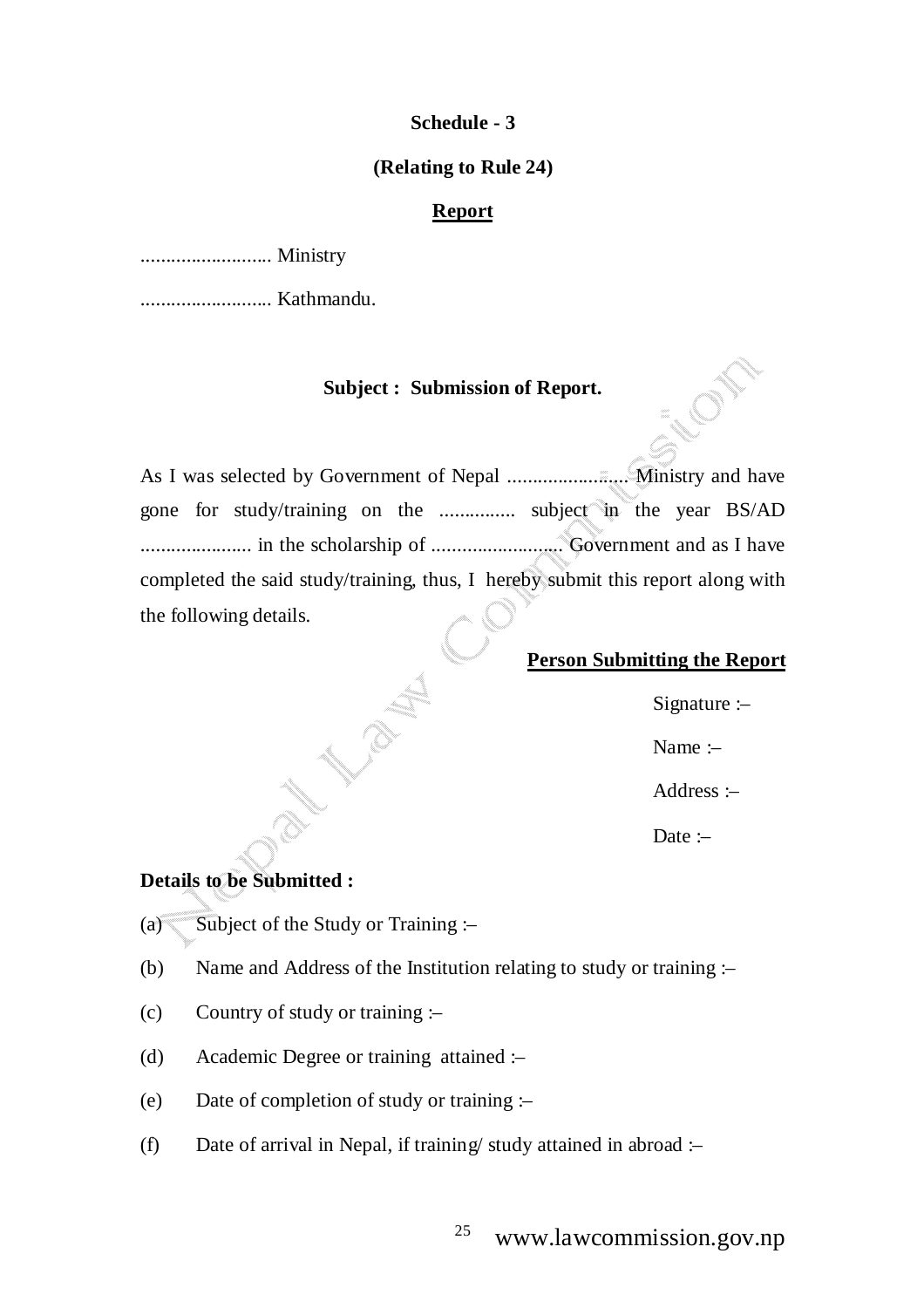- (g) Curriculum used in the institution during study or training (include a copy of the curriculum of all levels studied/trained on the subject of study/training)
- (h) Problems faced during training/study:–

Newar Martin

- (i) Expenses incurred during study/training :–
- (j) Air travel costs (Ticket price, if air route is used)
	- (1) For going (2) For coming back
- (k) If other means of transport is used, the expanses
	- (1) For going (2) For coming back
- (l) If any honor, medal or prize is awarded during training or study period (include copy of certificate) :–
- (m) Whether or not subject has been changed during study period (State in detail, if subject was changed) :–

**SILON**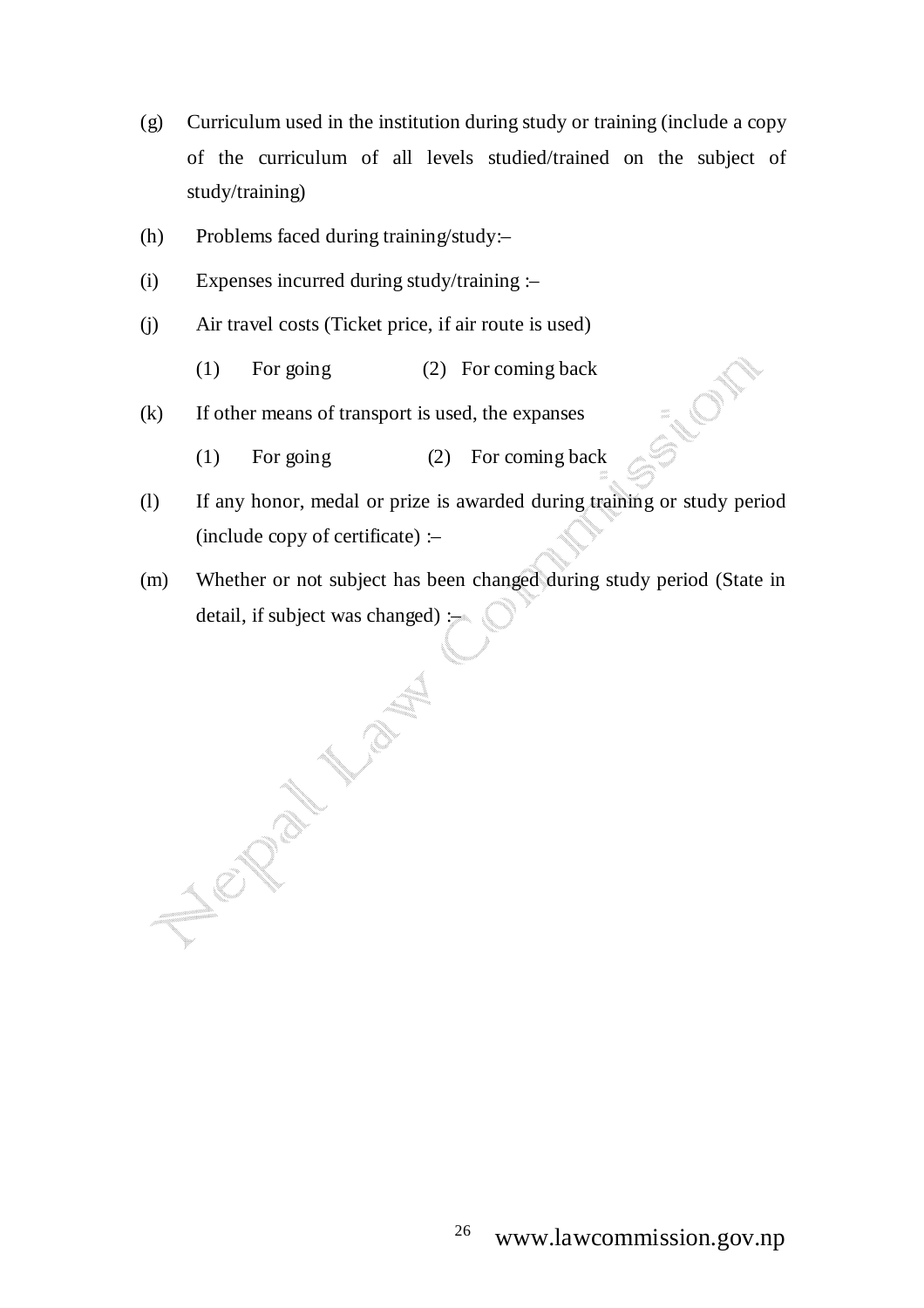# **<sup>33</sup>Schedule - 4**

## **(Relating to Sub-rule (1) of Rule 27A)**

Ministry of Education,

Kesharmahal, Kathmandu.

Subject : Application requesting for a no objection letter fora higher study in abroad.

I need no objection letter for higher study in abroad from this Ministry.

So I am submitting this application enclosing the fees and mentioning details<br>as following.<br>Name of the applicant:<br>(In English Block Letter)<br>Address:<br>(In English Block Letter)<br>Father's/Mother's Name:<br>(English Block Letter)

as following.

Name of the applicant: (In English Block Letter)

Address: (In English Block Letter)

Father's/Mother's Name: (English Block Letter)

Subject requested for Study: (In English Block Letter)

Level of study (language/training) (In English Block Letter)

Name of the Institution where to Study: (In English Block Letter)

Name of the Country to go for Study (In English Block Letter)

Name and address of Bank or Financial institution interested to get foreign exchange (In English Block Letter)

<sup>33</sup> Inserted by First Amendment and Amended by a Notice of 2064.2.21.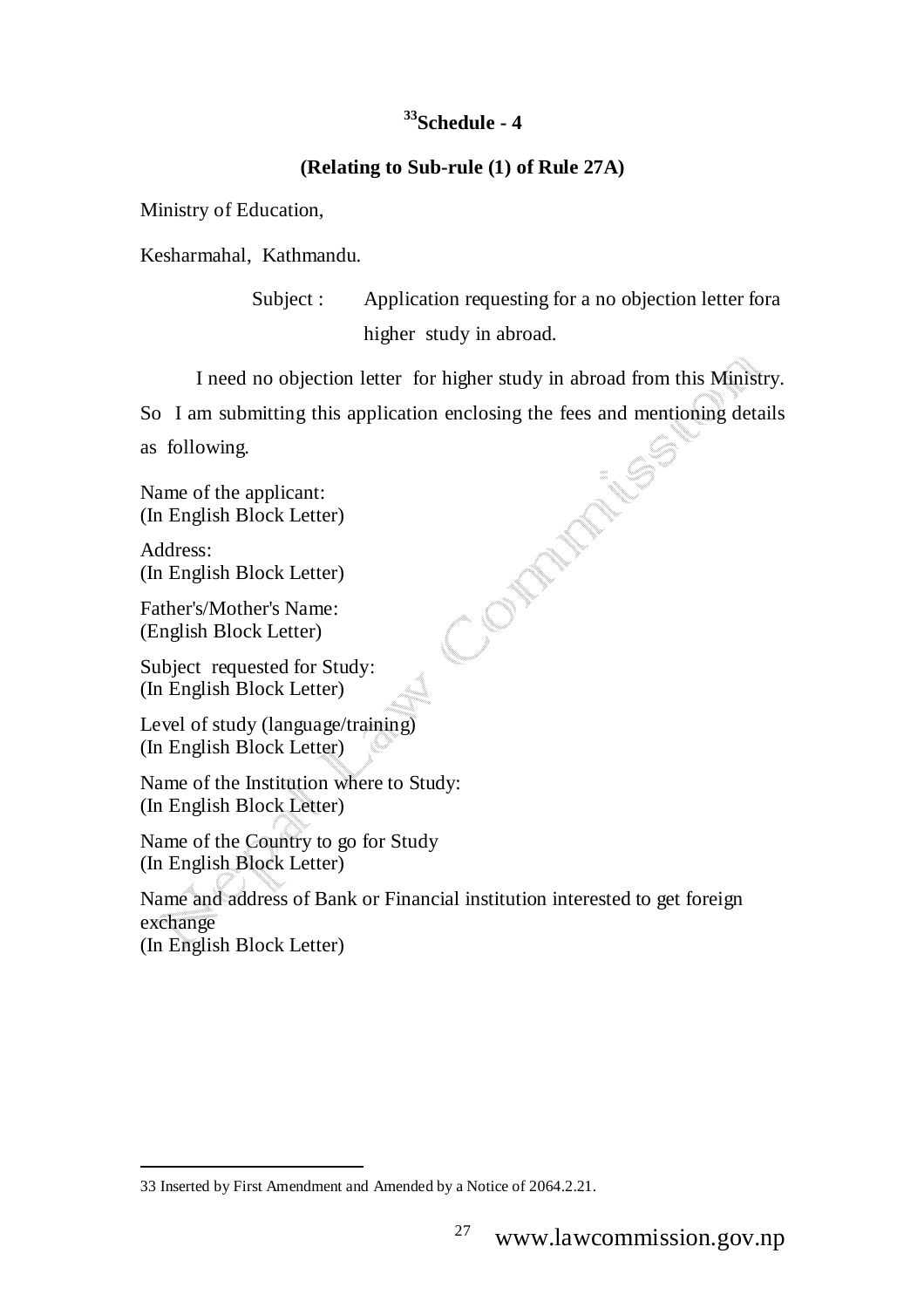## **In case applied by parents,**

Signature :– Name and surename:– Address :– Date :-

# **applicant,s**  Signature :– Name and surename:– Address :– Date :-

**SILON** 

## **Included Documents**

## **1. Copy of citizenship Certofocate**

(It the name of an applicant is mentioned differently in the citizen certificate and educational certificates, one has to produce a document containing a reference the he/she is a same person so certified from the District Administration Office**)** 

**2.** Copy of transcription or certificate of one level below than to which he/she is going for a study level.

## **Note :**

 Separate forms shall be submitted inclosing the evidence of revenue paid for the same for each subject, level and institution.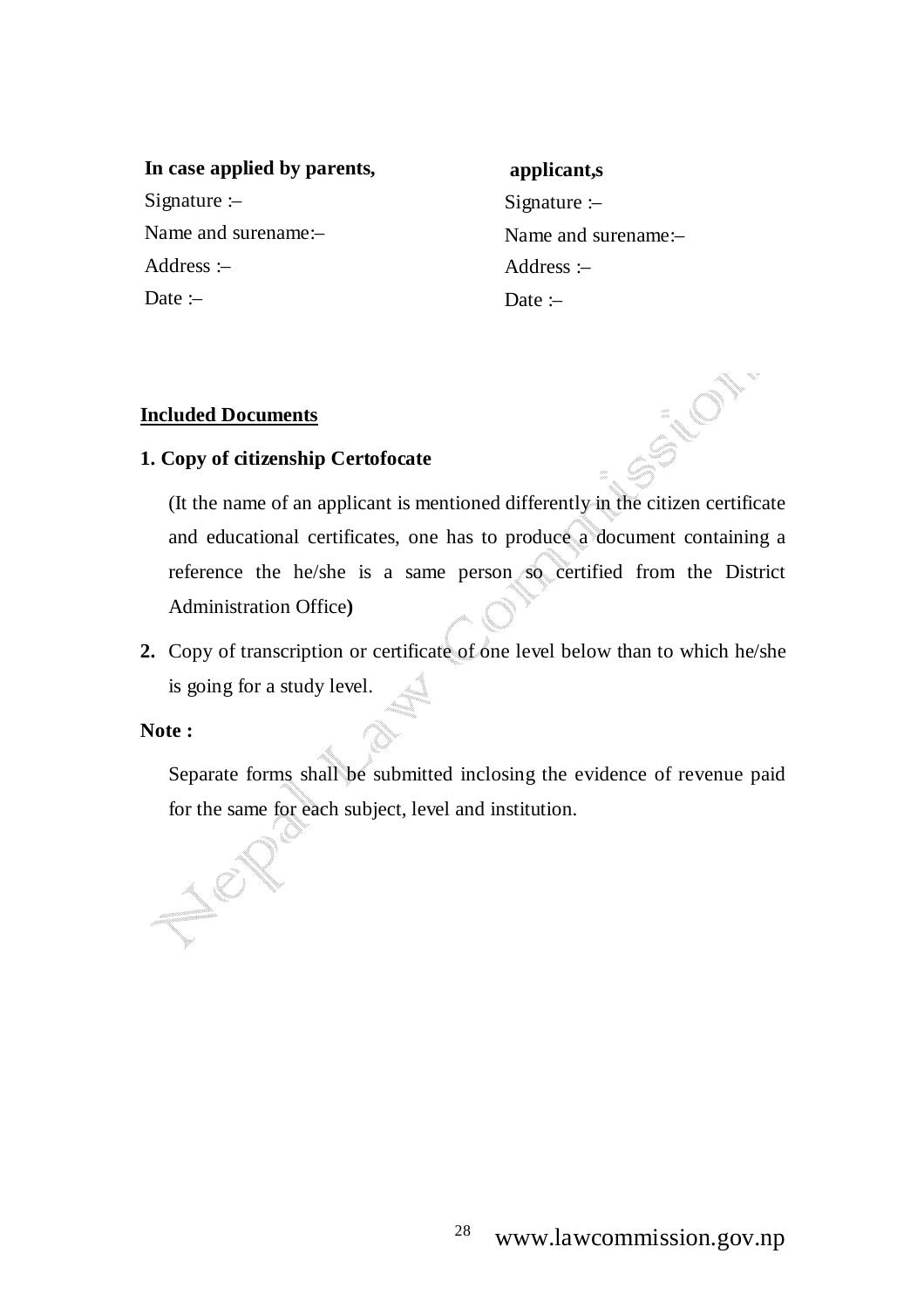# **<sup>34</sup>Schedule - 5**

#### **(Relating to Sub-rule (2) of Rule 27A)**

Government of Nepal

Ministry of Education

Scholarship Section

Web Site : www.moe.gov.np<br>Kantipath<br>epal<br>=

Ref. No.: Keshar Mahal, Kantipath

Kathmandu, Nepal

Date:

#### **Subject : No Objection Letter**

 The Ministry of Education has no objection for the following person who wish to study at his/her own expenses in the following institute with a precondition that in no way this affects the number of scholarship seats made available by the government of .....................each year to Nepal.

 This letter is also being issued upon his/her request to enable him/her to apply and get foreign currency exchange facility for the study of purpose from the ............................Bank/Financial Institution as per the circular issued by Nepal Rastra Bank.

Name:

Address :-

Father / Mother's Name :-

Subject :-

Level (Language / Training) :-

<sup>34</sup> Inserted by First Amendment and Amended by Notice of 2064.2.21.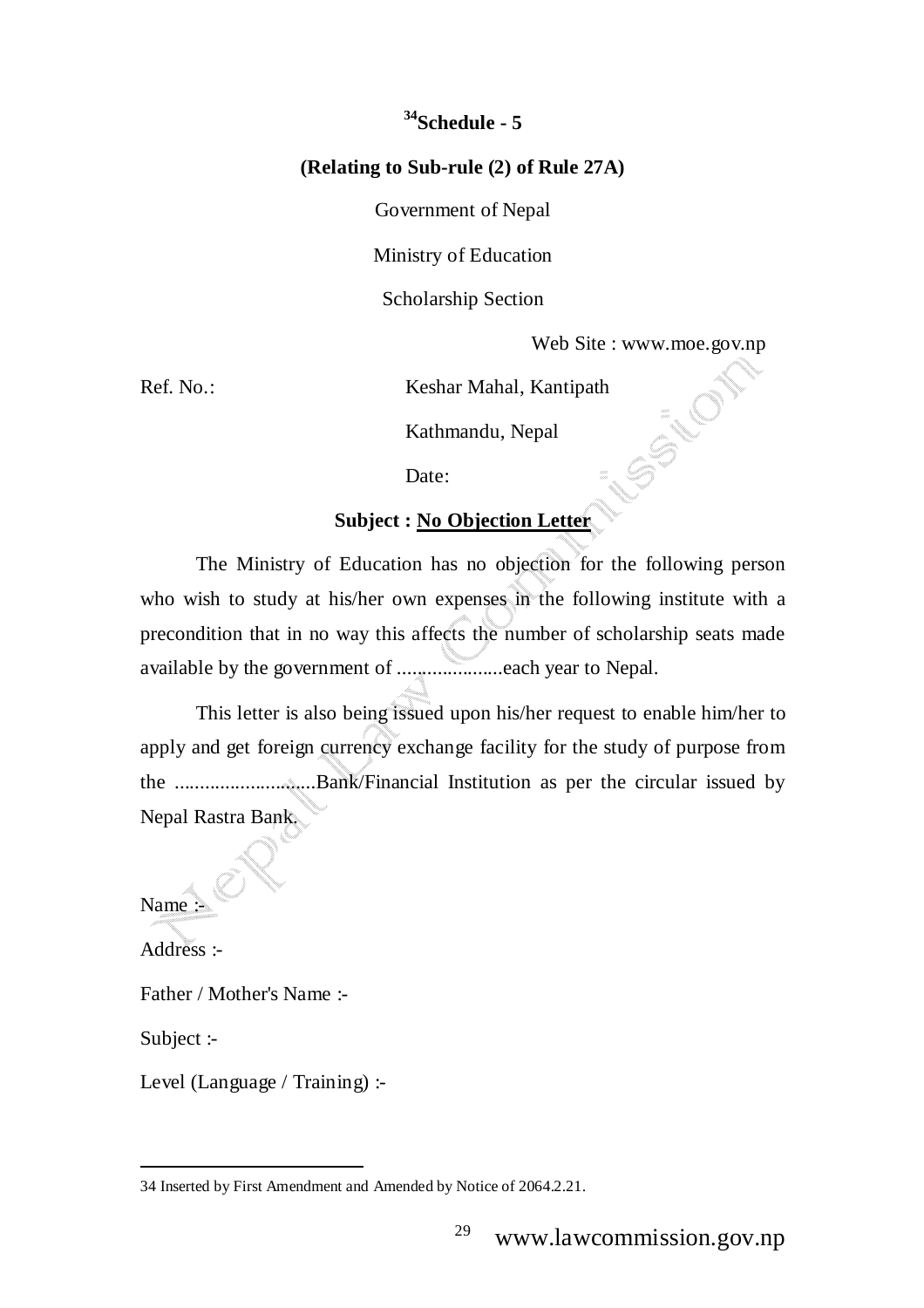Name of Institution :-

Country :-

................................

#### Copy to:

- 1. Nepal Rastra Bank :
- 2 ................................. For the purpose of providing necessary foreign exchange facility

www.lawcommission.gov.np <sup>30</sup>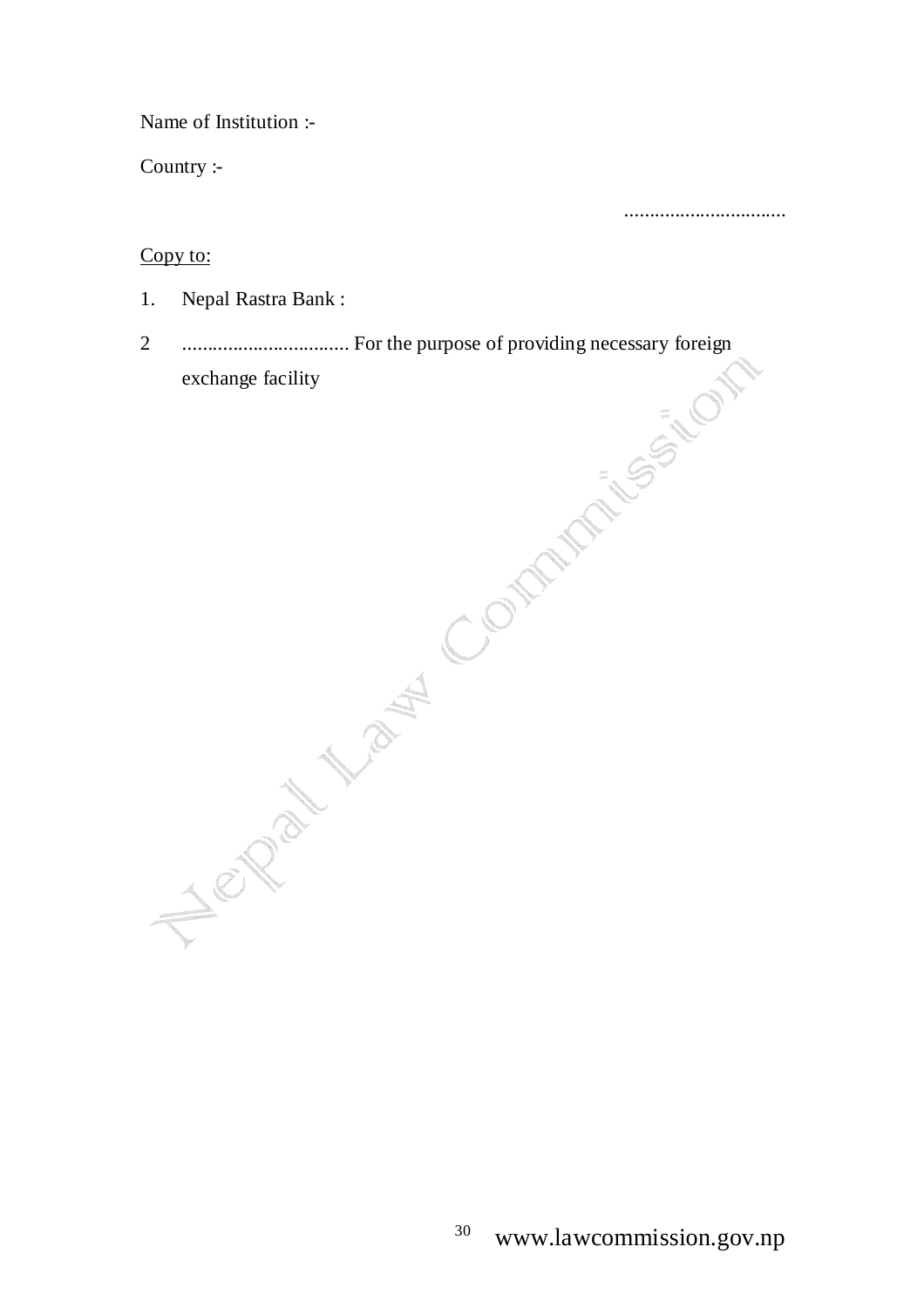# **<sup>35</sup>Schedule - 6**

## **(Relating to Sub-rule (2) of Rule 27B)**

Ministry of Education,

Kesharmahal, Kathmandu.

# **Subject : Request for ecommendation of foreign exchange**

I need recommendation letter of foreign currency exchange from this Ministry to go to study in abroad, I have made an application enclosing the fees and maintaining of the details as following:<br>
of the applicant:<br>
glish Block Letter)<br>
ss:<br>
glish Block Letter)<br>
's/Mother's Name:<br>
sh Block Letter

Name of the applicant: (In English Block Letter)

Address: (In English Block Letter)

Father's/Mother's Name: (English Block Letter)

Subject requested for Study: (In English Block Letter)

Level of study (language/training) (In English Block Letter)

Name of the Institution where to Study: (In English Block Letter)

Name of the Country to go for Study (In English Block Letter)

Name and address of Bank or Financial institution interested to get foreign exchange (In English Block Letter)

<sup>35</sup> Inserted by First Amendment and Amended by Notice of 2064.2.21.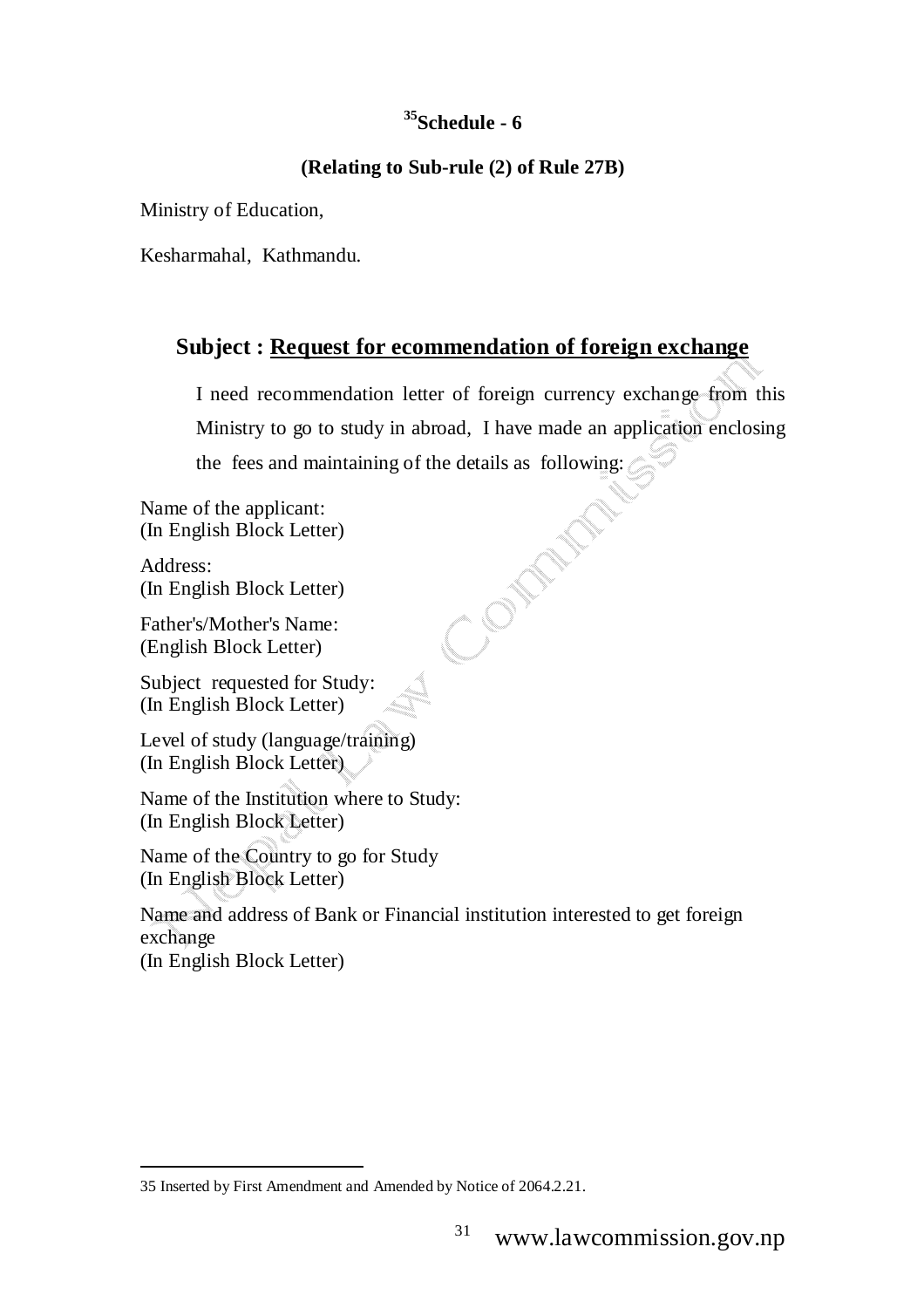# **In case applied by parents,**  Signature :– Name and surname:– Address :– Date :–

## **Applicant,**

Signature :– Name and surname:– Address :– Date  $\coloneq$ 

**FILOT** 

## **Included Documents**

## **1. Copy of citizenship Certofocate**

(It the name of an applicant is mentioned differently in the citizen certificate and educational certificates, one has to produce a document containing a reference the he/she is a same person so certified from the District Administration Office**)** 

**2.** Copy of transcription or certificate of one level below than to which he/she is going for a study level.

#### **Note :**

Separate forms shall be submitted inclosing the evidence of revenue paid for the same for each subject, level and institution.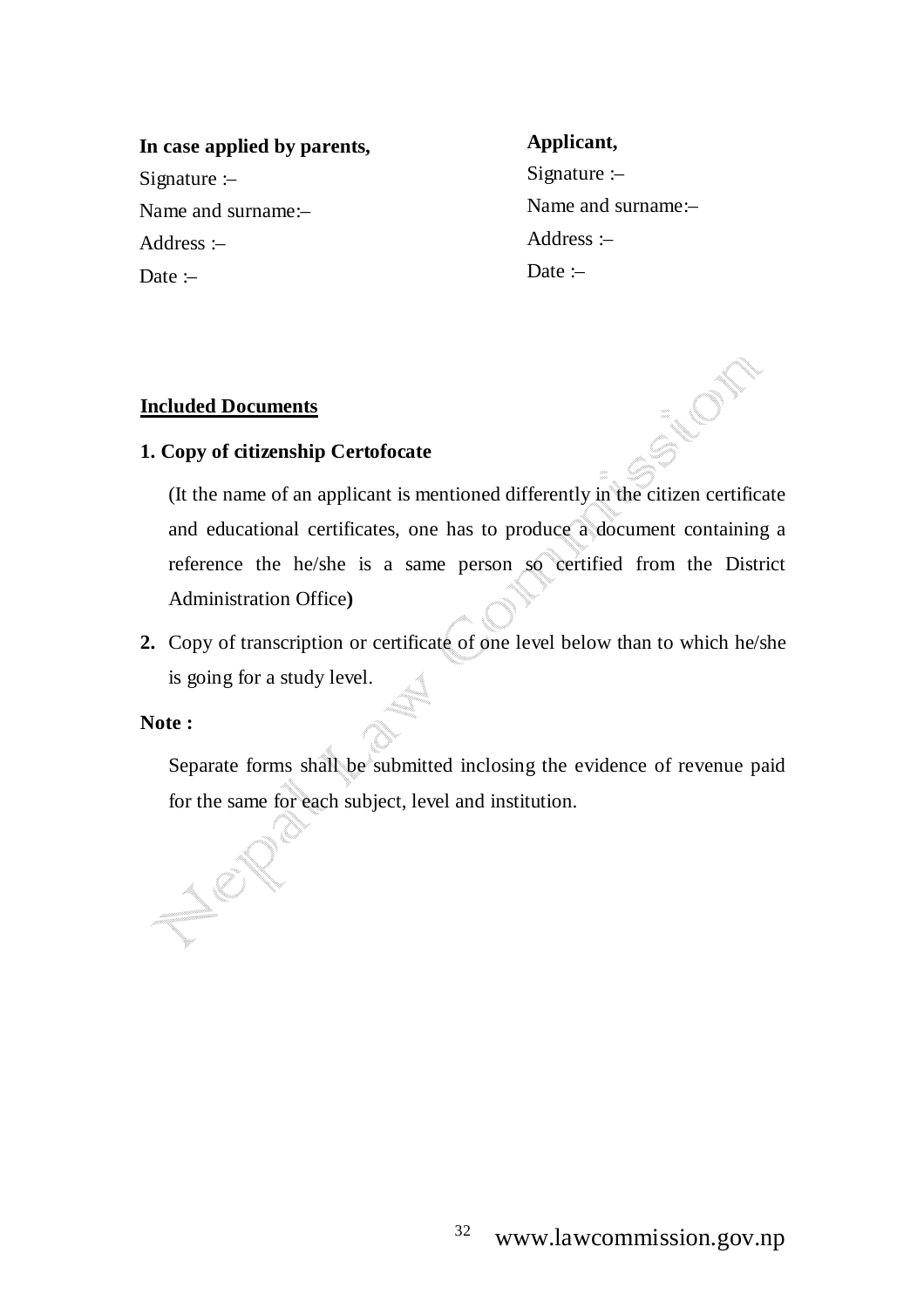# **<sup>36</sup>Schedule - F**

#### **(Relating to Sub-rule (2) of Rule 27B)**

Government of Nepal

Ministry of Education

Scholarship Section

Web Site:www.moe.gov.np<br>Keshar Mahal, Kanti Ref. No.: Keshar Mahal, Kantipath

Kathmandu, Nepal.

Date:

#### **Subject : Foreign Currency Exchange**

 The Ministry of Education has no objection for the following person who wish to study at his/her own expenses in the following institute with a precondition that in no way this affects the number of scholarship seats made available by the government of ..................... each year to Nepal.

 This letter is also being issued upon his/her request to enable him/her to apply and get foreign currency exchange facility for the study of purpose from the ............................ Bank/Financial Institution as per the circular issued by Nepal Rastra Bank.

Name :-

Address :-

Father / Mother's Name :-

<sup>36</sup> Inserted by First Amendment and Amended by Notice of 2064.2.21.